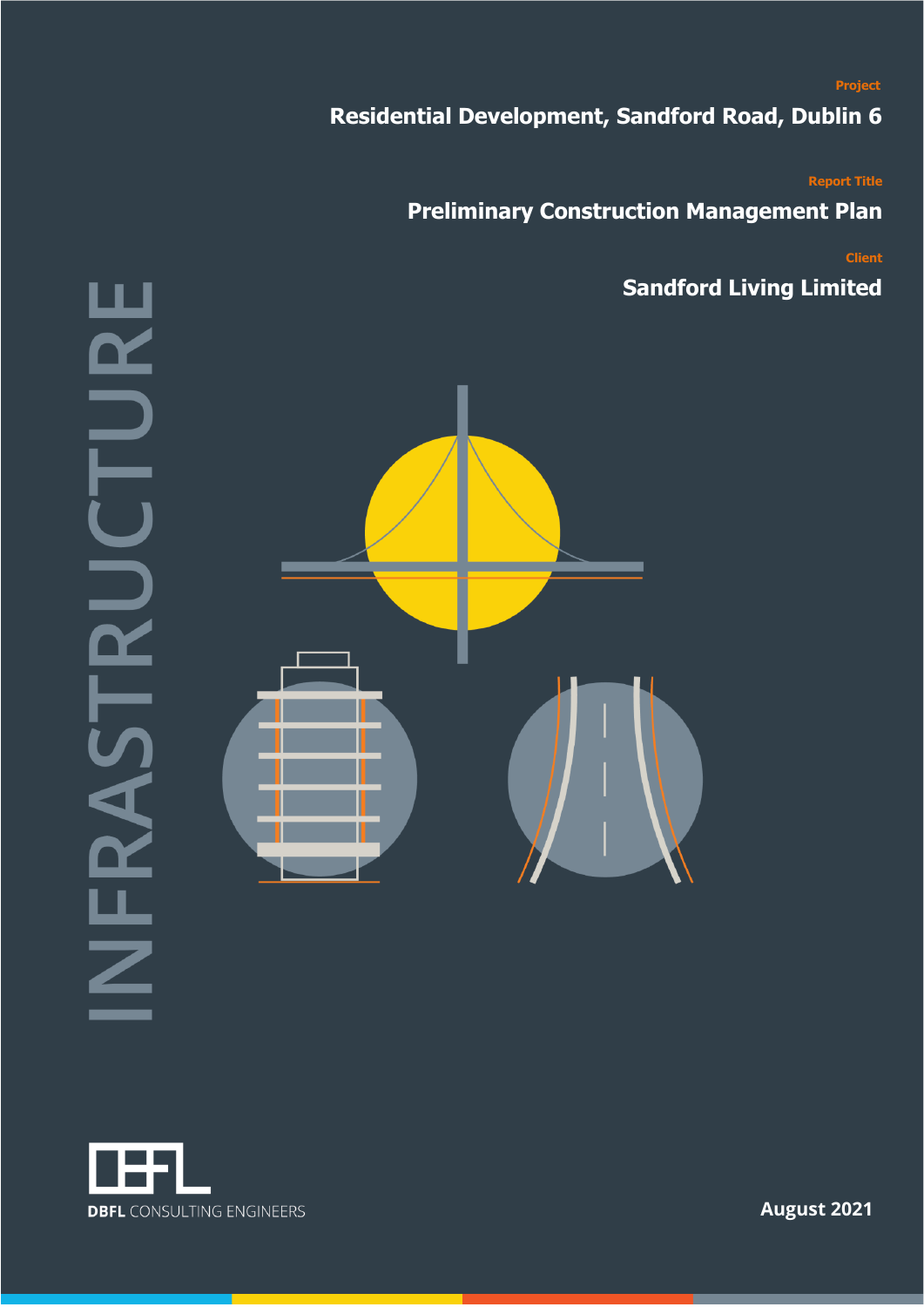# **Document Control**

| <b>Project Title:</b>         | Residential Development, Sandford Road, Dublin 6 |
|-------------------------------|--------------------------------------------------|
| <b>Project Number: 190226</b> |                                                  |
| <b>Report Ref:</b>            | 190226-rep-004                                   |
| Author:                       | Brendan Keogh / Ross Griffin                     |
| <b>Reviewed By:</b>           | Brendan Keogh                                    |
| <b>Approved By:</b>           |                                                  |
| Date:                         | August 2021                                      |
| Distribution:                 | An Bord Pleanala                                 |

# **DBFL Consulting Engineers**

| <b>Dublin Office</b> |              | Unit 2       | <b>Waterford Office</b> |              | <b>Cork Office</b> |  |
|----------------------|--------------|--------------|-------------------------|--------------|--------------------|--|
| Ormond House         |              |              | The Chandlery           |              | Phoenix House      |  |
| Ormond Quay          |              |              | 1-2 O'Connell Street,   |              | Monahan Road       |  |
| Dublin 7             |              |              | Waterford               |              | Cork               |  |
| Tel                  | 01 4004000   | Tel          | 051 309500              | Tel          | 021 202 4538       |  |
| <b>Email</b>         | info@dbfl.ie | <b>Email</b> | info@dbfl.ie            | <b>Email</b> | info@dbfl.ie       |  |
| Web                  | www.dbfl.ie  | Web          | www.dbfl.ie             | Web          | www.dbfl.ie        |  |

| <b>Revision</b> | <b>Issue Date</b> | <b>Description</b>      | <b>Prepared</b> | <b>Reviewed</b> | <b>Approved</b> |
|-----------------|-------------------|-------------------------|-----------------|-----------------|-----------------|
| <b>DRAFT</b>    | Mar 2020          | For ABP Pre-App Meeting | ED              | BK              |                 |
| $\blacksquare$  | Jul 2020          | For ABP Pre-App Meeting | ED.             | BK              |                 |
| А               | Aug 2021          | <b>SHD Application</b>  | <b>BK/RG</b>    | BK              |                 |
|                 |                   |                         |                 |                 |                 |
|                 |                   |                         |                 |                 |                 |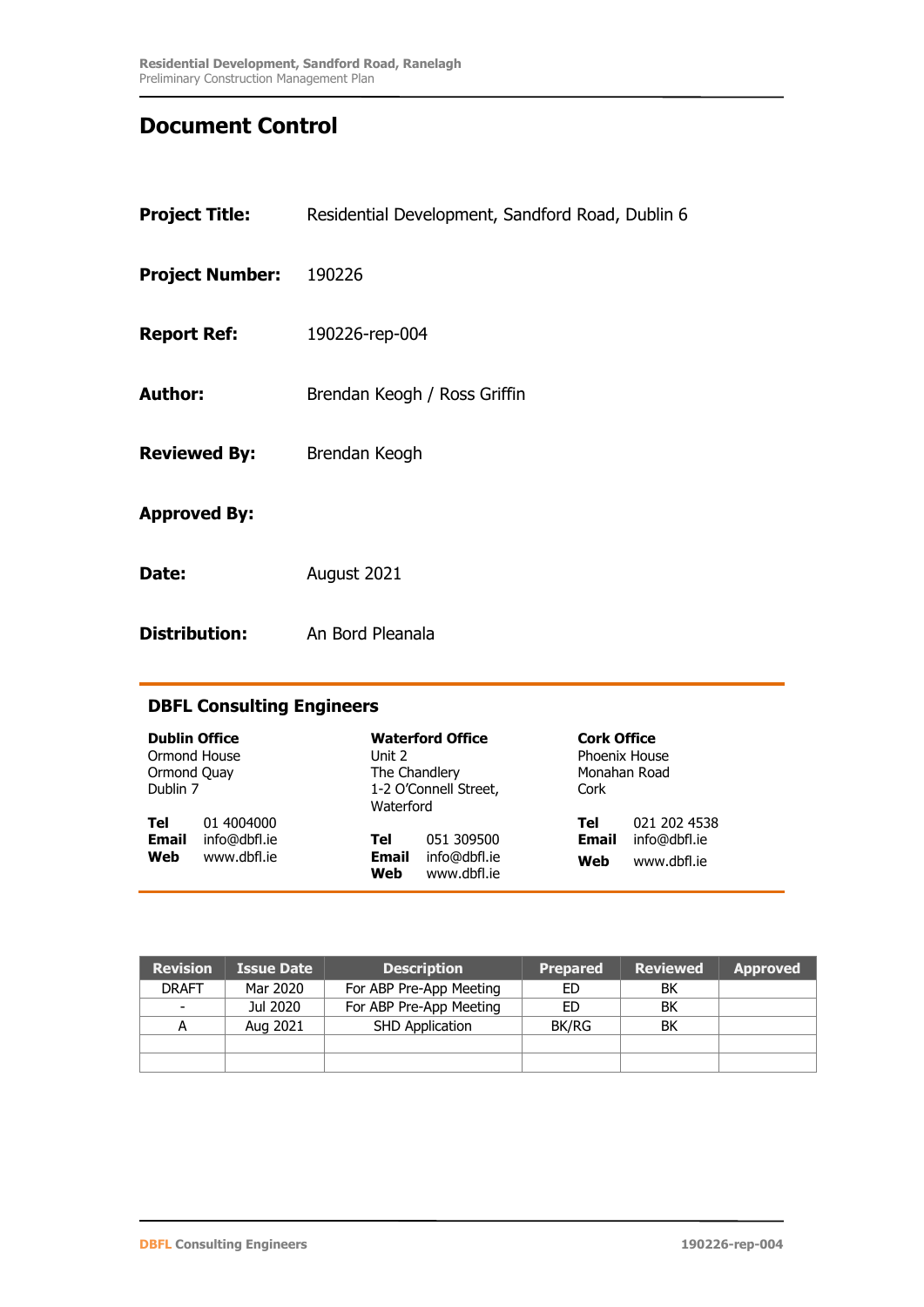# **TABLE OF CONTENTS**

| $\mathbf 1$ .   |  |
|-----------------|--|
| 2.              |  |
| 3.              |  |
| $\mathbf{4}$    |  |
| 5.              |  |
| 6.              |  |
| 7.              |  |
| 8.              |  |
| 9.              |  |
| 10.             |  |
| 11.             |  |
| 12 <sub>1</sub> |  |
| 13.             |  |
| 14.             |  |
| 15.             |  |
| 16.             |  |
| 17.             |  |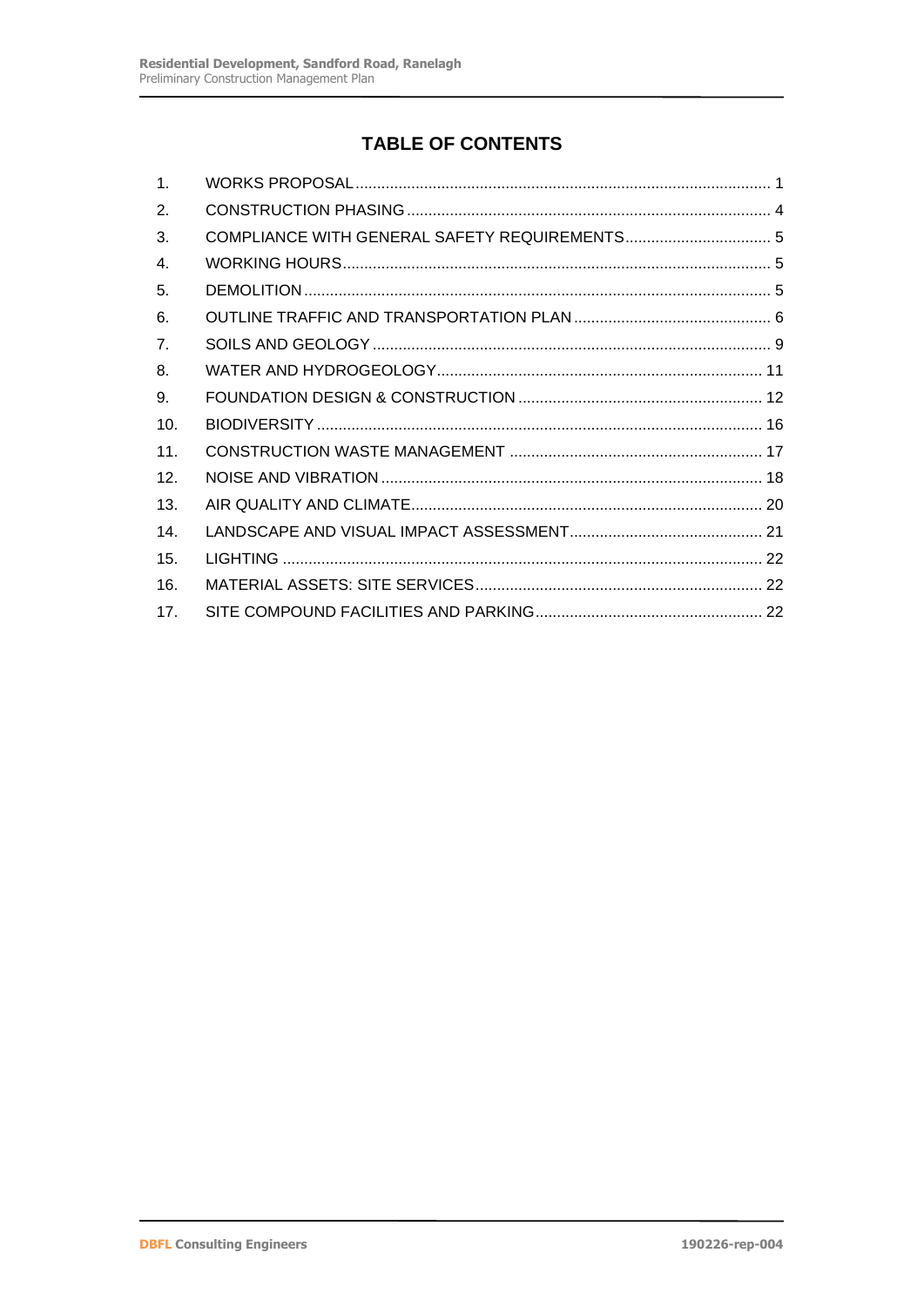# **1. WORKS PROPOSAL**

 $\overline{a}$ 

This Preliminary Construction Management Plan (PCMP) is for the works associated with the construction of 671 residential dwellings and other ancillary residential amenities on a c. 4.26 Ha site (developable area).

The subject site is situated at the corner of Sandford Road and Milltown Road, Dublin 6. Sandford Road is located along the site's north-eastern boundary and Milltown Road is located along the site's south-eastern boundary. Existing residential development is located to the north-west and west of the site while lands in the ownership of the Jesuit Order are located to the south-west and south of the site.

The development will also include the following associated engineering infrastructure:

- Provision of surface water drainage, foul drainage and water supply infrastructure and connections.
- Construction of a surface water outfall which exits the site along its south-eastern boundary, continues along Milltown Road, through the junction of Milltown Road / Sandford Road prior to discharging to the existing public surface water drainage network in Eglinton Road. The surface water outfall extends approximately 300m from the developable site boundary to the outfall location.
- Retain existing entrance on Sandford Road (facilitates pedestrian and cycle access as well as limited vehicle access to the plaza at the northern end of the site). Improvements to pedestrian facilities adjacent to the entrance off Sandford Road are also proposed.
- Provision of a new vehicle access off Milltown Road (primary vehicle access to the proposed development facilitating access to the basement carpark as well as serving pedestrians and cyclists). This new site access shall be a priority junction.
- Provision of an additional access point for pedestrians and cyclists adjacent to the junction of Sandford Road / Milltown Road.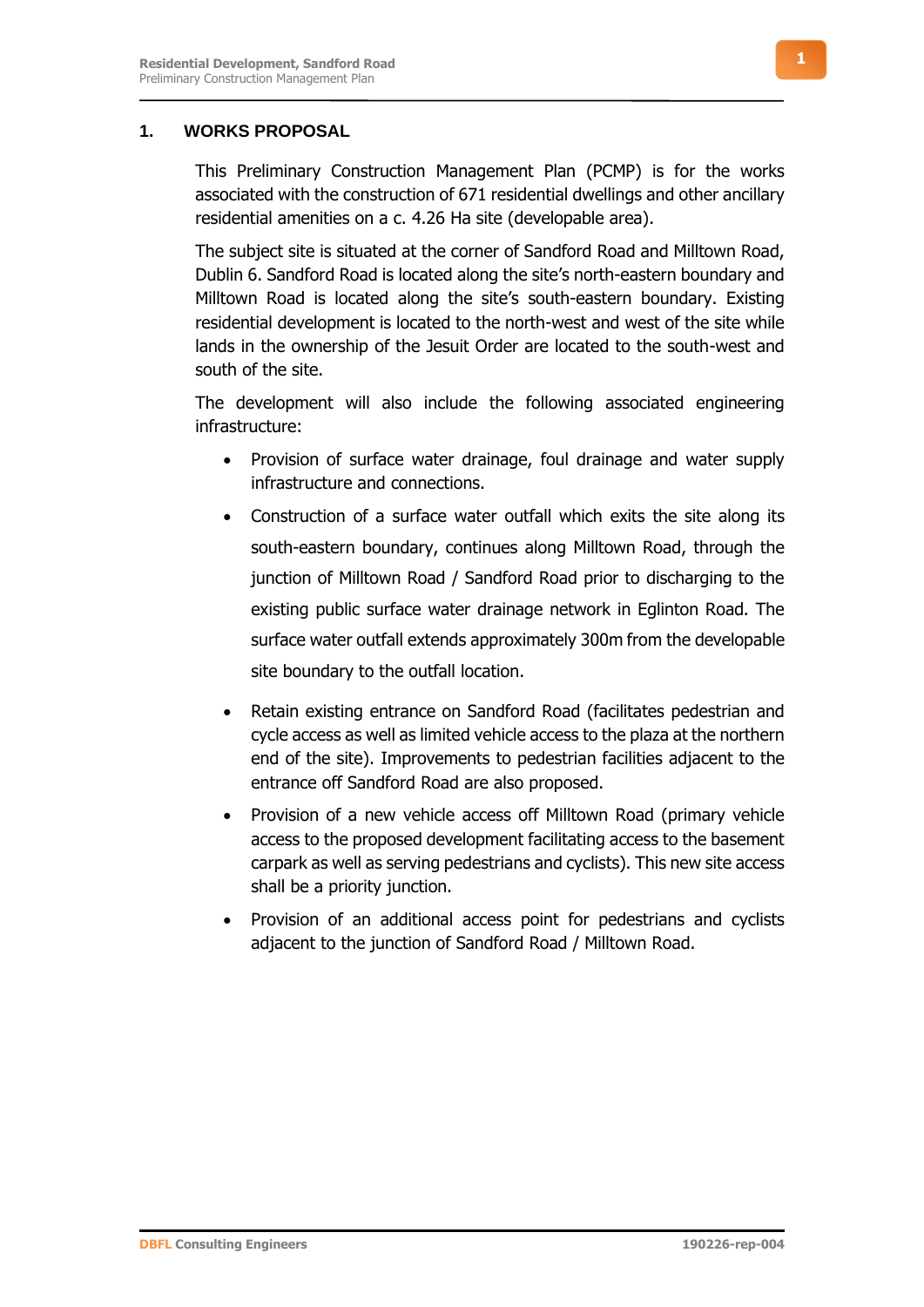The site is currently occupied by institutional buildings comprising Milltown Park House with 5 No. extensions attached to the original structure, two of whom are to be retained within the proposed development (The Chapel and Tabor House).

The development will also include demolition of existing structures on site including Milltown Park House, the rear extension/linking block between Tabor House and Milltown Park House, the Finlay Wing, the Archive, the link building between Tabor House and Milltown Park House, rear extension to the front of the Chapel and part of the 'red brick link building' (single storey over basement) towards the south-western boundary.

This project is currently at planning stage and as such input from the contractor has not been incorporated into this document.

On appointment of a contactor a detailed CMP shall be prepared. This PCMP will form the basis of the detailed CMP. The detailed CMP shall incorporate the requirements of the Best Practice Guidelines on the Preparation of Waste Management Plans for Construction & Demolition Projects (DoEHLG, 2006).



**Figure 1.1, Site Location**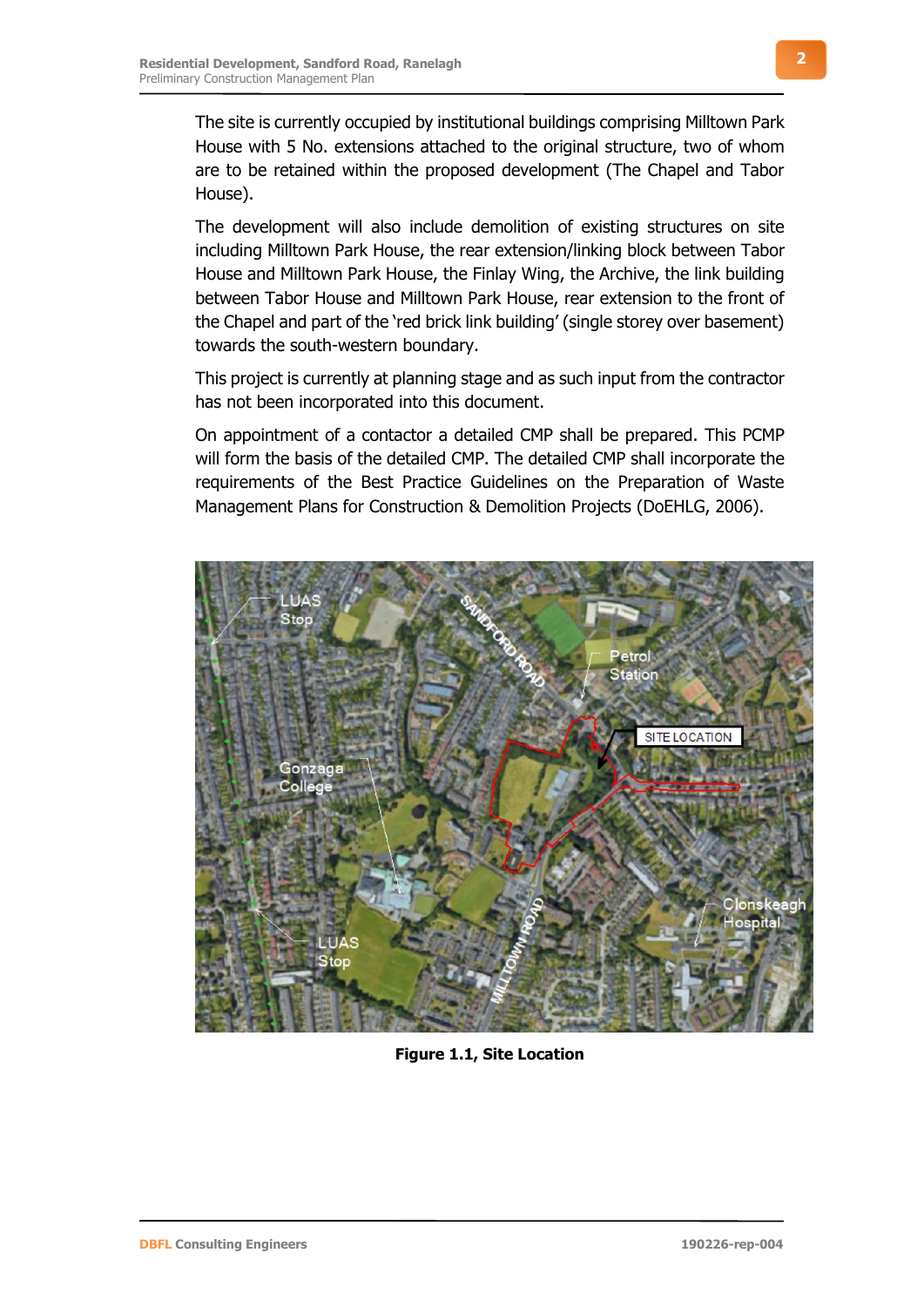The construction management issues addressed within this plan include the following:

- Health and Safety
- Working Hours
- **Demolition**
- Traffic Management
- Stripping of Topsoil
- **Excavation of Subsoil**
- Importation of fill
- Erosion and Sediment Control
- Accidental Spills and Leaks
- **Ecology**
- Waste Management
- Noise and Vibration
- Air Quality and Dust Control
- Landscape and Visual Impact
- Material Assets Site Services
- Site Compound Facilities and Parking

This Preliminary Construction Management Plan shall be referenced in all tender and contract documentation for the proposed works and is to be read in conjunction with all relevant Engineering and Architectural documentation.

All works must be carried out in accordance with the mitigation measures as outlined in the individual chapters of the Environmental Impact Assessment Report enclosed with the subject planning application.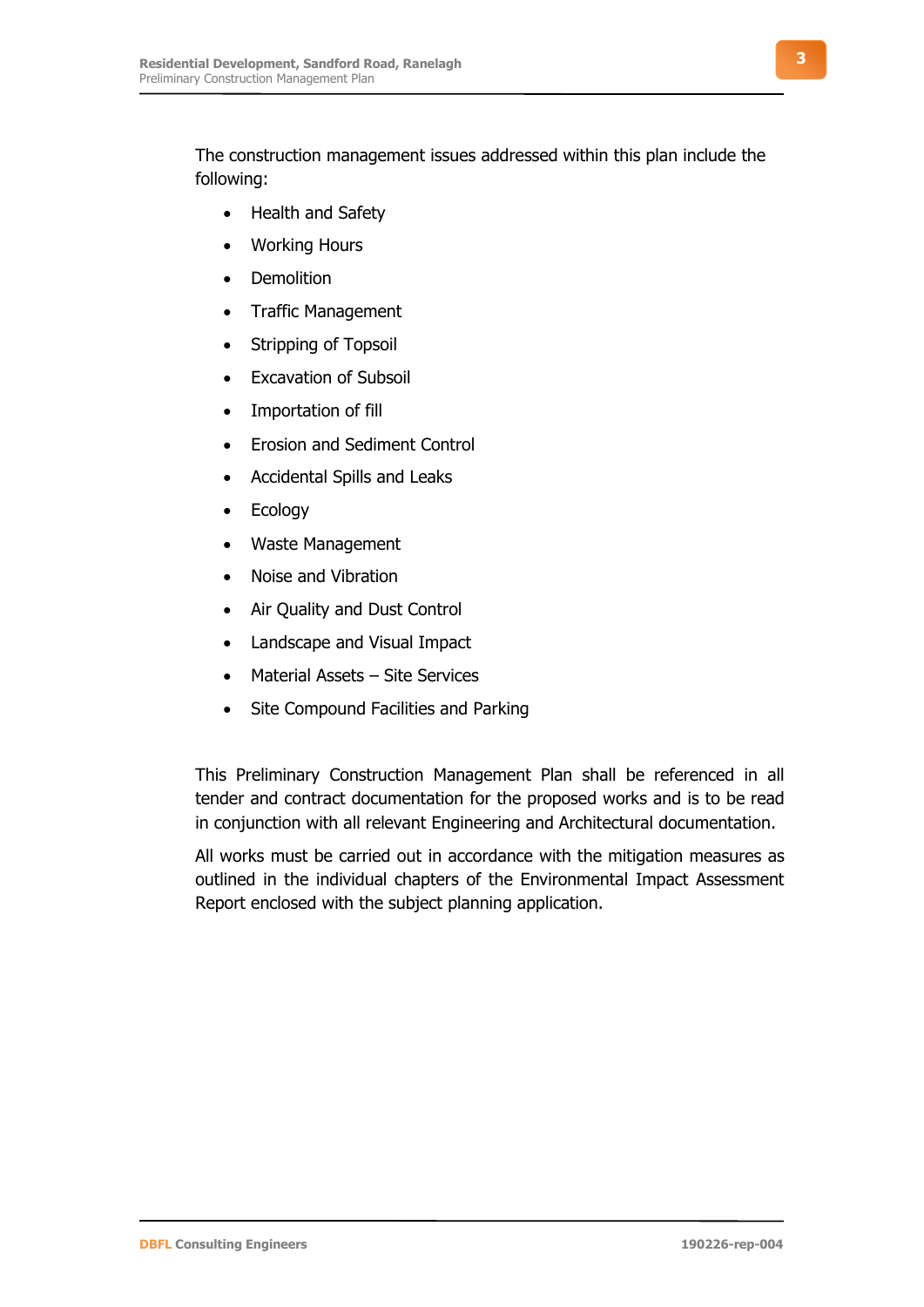The following legislation, regulations and guidelines are referenced in this Preliminary Construction Management Plan;

- 2005 Safety Health and Welfare at Work Act
- Construction Regulations (SI 291 of 2013)
- Safety, Health and Welfare at Work (General Application) Regulations 2007
- Department of Transport Traffic Signs Manual 2010 Chapter 8 Temporary Traffic Measures and Signs for Roadworks
- Department of Transport Guidance for the Control and Management of Traffic at Road Works (2010)
- Design Manual for Roads and Bridges (DMRB)
- Design Manual for Urban Roads & Streets (DMURS)
- Article 27(1) of the European Communities (Waste Directive) Regulations, 2011
- Waste Management Act 1996
- Department of the Environment, Heritage and Local Government's 2006 Publication – Best Practice Guidelines on the Preparation of Waste Management Plans for Construction and Demolition Projects
- Safety, Health and Welfare at Work (General Application) Regulations 2007, Part 5 Noise and Vibration
- National Roads Authority (NRA) Guidelines for Treatment of Noise and Vibration in National Roads Schemes
- BS 5228-1:2009+A1:2014 (Code of Practice for Noise Control on Construction and Open Sites)
- BS 5228-2:2009+A1:2014 (Code of Practice for Vibration Control on Construction and Open Sites)
- BS 7385: 1993 (Evaluation and measurement for vibration in buildings Part 2: Guide to damage levels from ground borne vibration)
- BS 5837:2012 "Trees in Relation to Design, Demolition and Construction - Recommendations"

# **2. CONSTRUCTION PHASING**

Proposed phasing of the works is summarised below.

- Phase  $1$  Site Set Up, Enabling Works and Demolitions
- Phase  $2 -$  Basement Box
- Phase 3 Block D, Block E, Block F and works at Tabor House and The Chapel
- Block A1, Block A2, Block B and Block C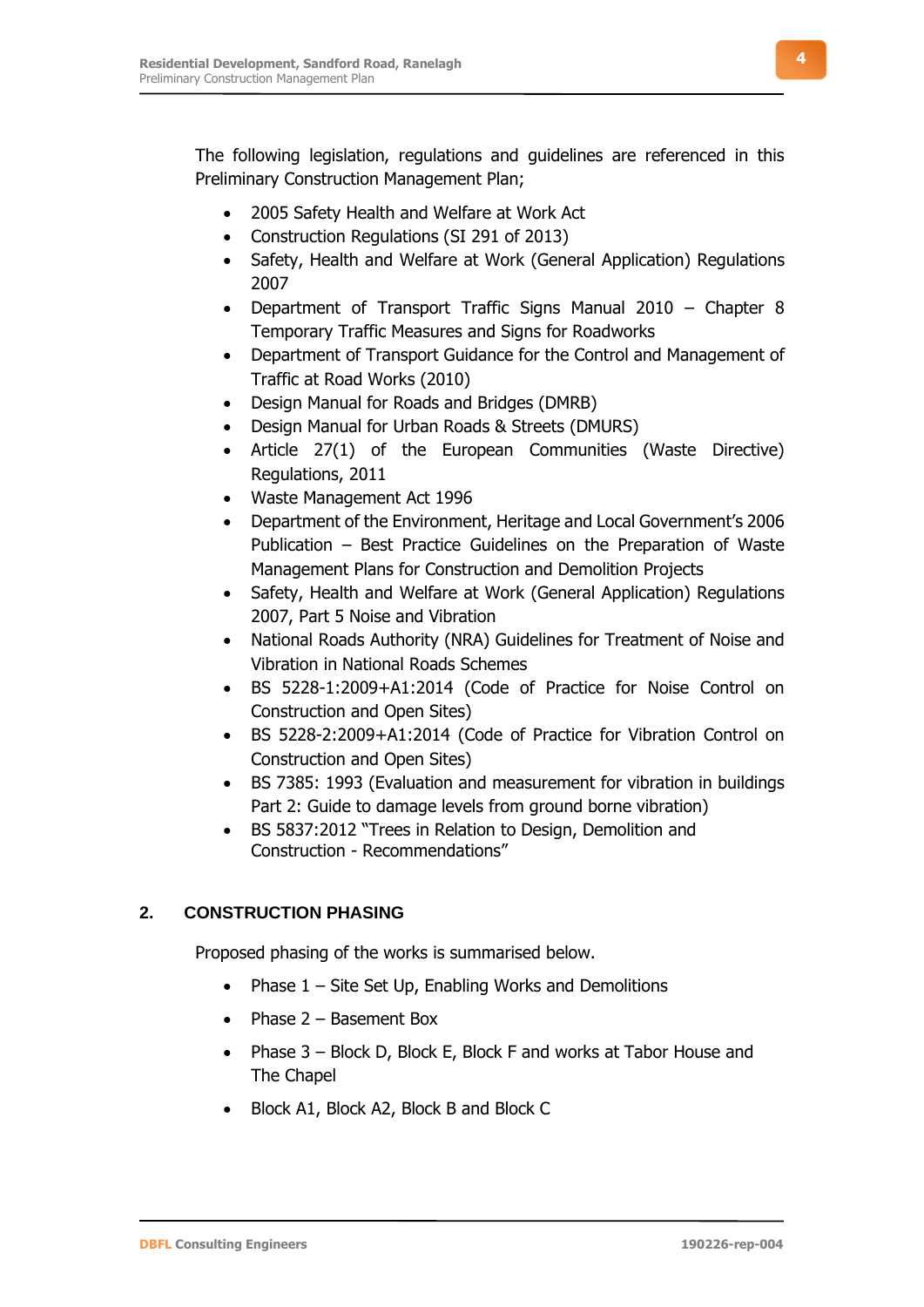## **3. COMPLIANCE WITH GENERAL SAFETY REQUIREMENTS**

The Contractor shall be responsible for overall management of the site for the duration of the proposed works and must progress their works with reasonable skill, care, diligence and to proactively manage the works in a manner most likely to ensure the safety and welfare of those carrying out construction works.

The Contractor shall comply with all relevant Statutory requirements such as the 2005 Safety Health and Welfare at Work Act, The Construction Regulations (SI 291 of 2013), the General Application Regulations (SI 299 of 2007), etc. (and any amendments thereof).

In addition, the Contractor shall comply with all the reasonable safety requirements of the Client, the Project Supervisor for the Design Process and the Project Supervisor for the Construction Stage as well as providing all staff with a site specific safety induction and appointment of a safety officer.

#### **4. WORKING HOURS**

For the duration of the proposed infrastructure works, typical working hours shall be 07:00 to 19:00 Monday to Friday (excluding bank holidays) and 09:00 to 13:00 Saturdays, subject to the restrictions imposed by the local authority.

No working will be allowed on Sundays and Public Holidays.

Subject to the agreement of the local authority, out of hours working may be required for water main connections, foul drainage connections etc.

#### **5. DEMOLITION**

The development includes demolition of existing structures on site including Milltown Park House, the rear extension/linking block between Tabor House and Milltown Park House, the Finlay Wing, the Archive, the link building between Tabor House and Milltown Park House, rear extension to the front of the Chapel and part of the 'red brick link building' (single storey over basement) towards the south-western boundary.

Two buildings are to be retained within the proposed development (The Chapel and Tabor House). The careful management of the demolition process including design of temporary protection measures is required to ensure that retained buildings are protected from damage. Also refer to mitigation requirements outlined in Chapter 7 of the EIAR (Architectural Heritage).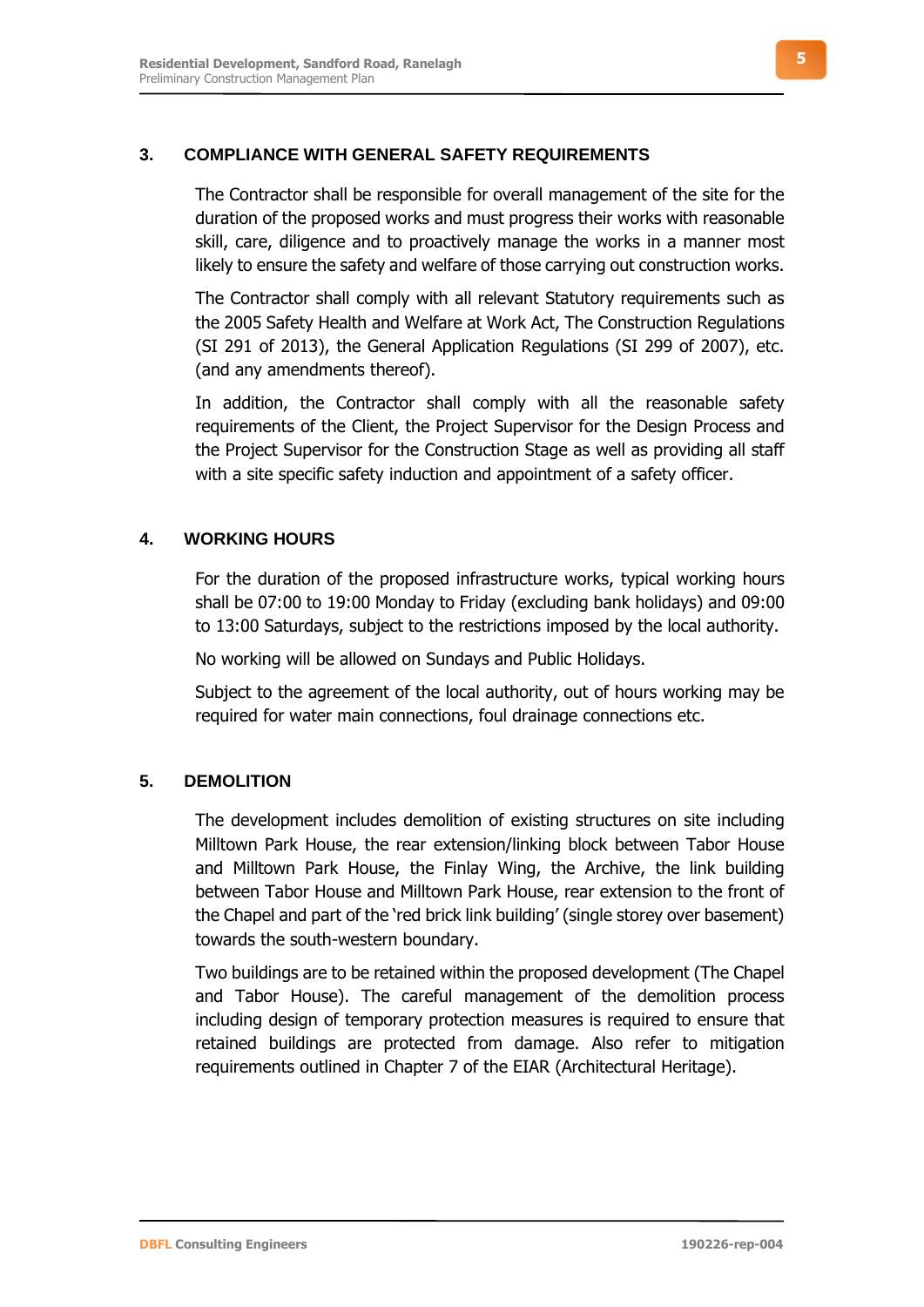# **6. OUTLINE TRAFFIC AND TRANSPORTATION PLAN**

A Traffic Management Plan (TMP) will be prepared for the works in accordance with the principles outlined below;

#### **Outline TMP**

Comply at all times with the requirements of:

- Department of Transport Traffic Signs Manual 2010 Chapter 8 Temporary Traffic Measures and Signs for Roadworks
- Department of Transport Guidance for the Control and Management of Traffic at Road Works (2010)
- Any additional requirements detailed in the Design Manual for Roads and Bridges (DMRB) & Design Manual for Urban Roads & Streets (DMURS)

The main construction access will be off Milltown Road at the location of the proposed primary vehicle access for the development. A secondary construction access is proposed at the existing entrance from Sandford Road. The location of the primary and secondary access points noted above is identified on DBFL Drawing 190226-DBFL-RD-SP-DR-C-1001 (Roads Layout). Also refer to Figure 6.1.

The use of both / either entrance will be coordinated with the phasing of the development (refer to Section 2 above).

Traffic impact from the construction period will be temporary in nature.

Construction Traffic will consist of the following categories:

- Private vehicles owned and driven by site staff and management
- Construction vehicles e.g. excavation plant, dump trucks
- Materials delivery vehicles involved in site development works

It should be noted that a large proportion of construction workers will arrive via public transport. The site is ideally located to avail of multiple bus routes on Milltown road, Sandford Road and the Stillorgan Road. The Beechwood Luas stop is approximately 1.0km walking distance from the site.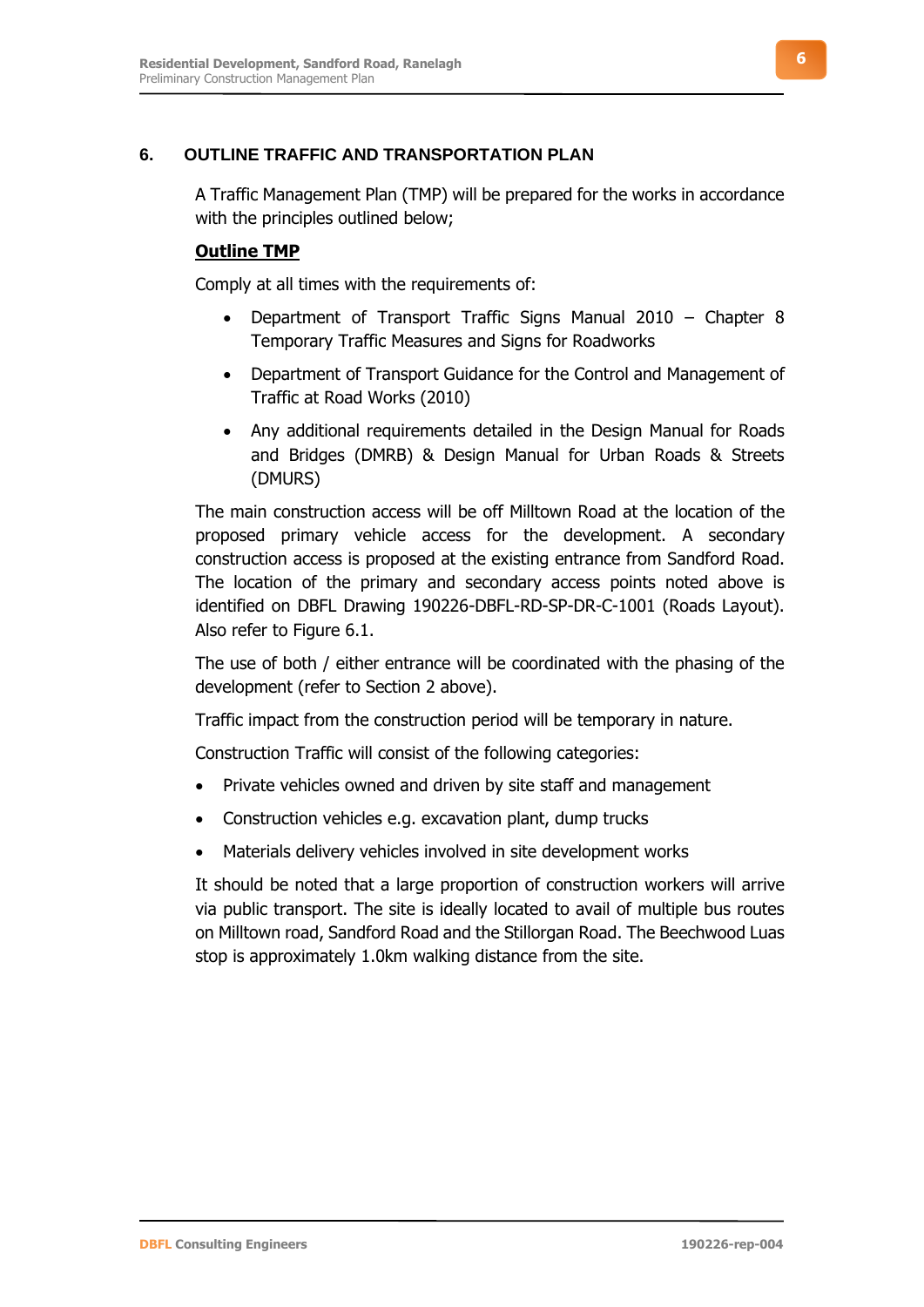

**Figure 6.1, Construction Access**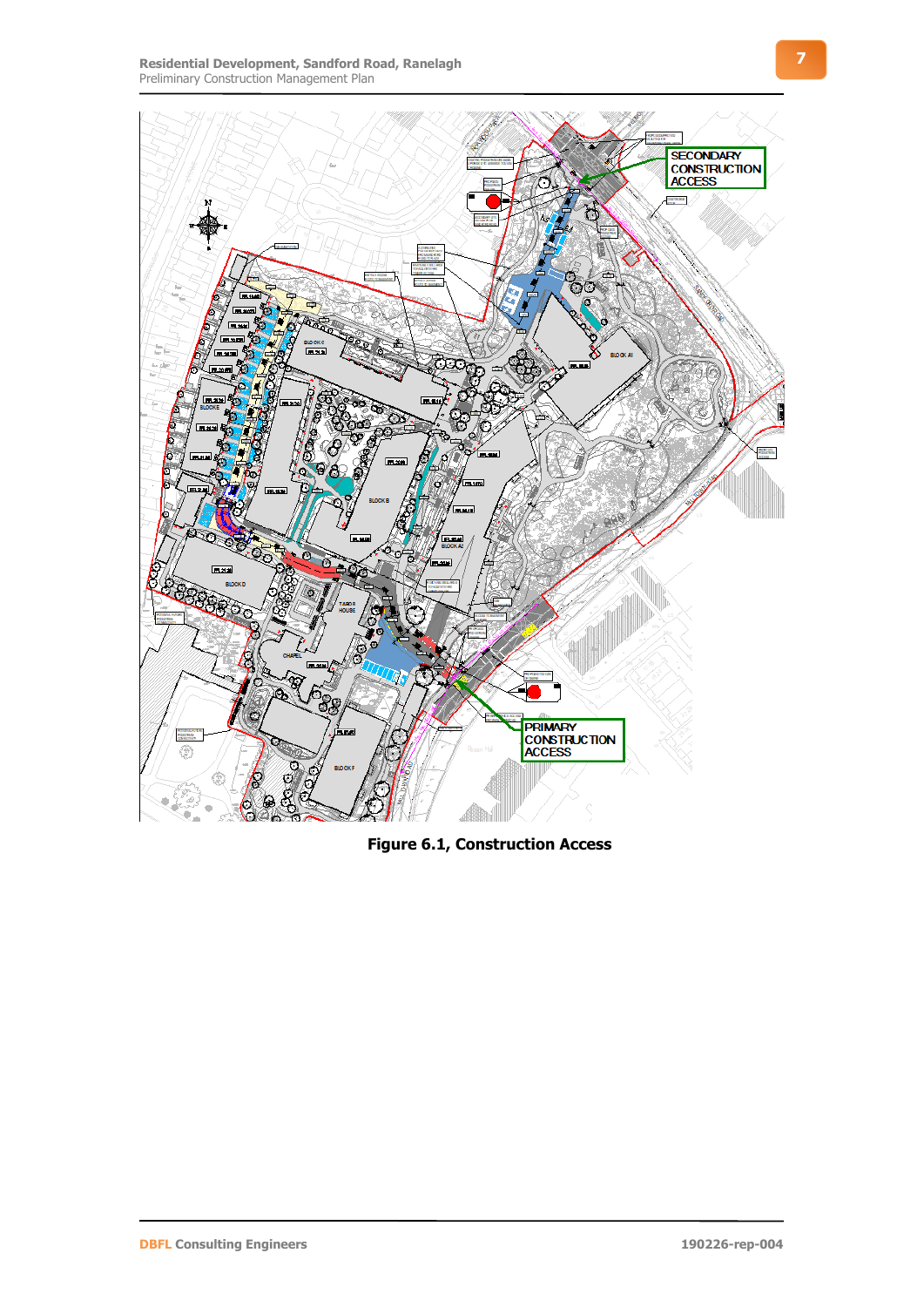The following initiatives will be implemented to avoid, minimise and/or mitigate against traffic issues:

- During the pre-construction phase, the site will be securely fenced off/hoarded off from adjacent properties, public footpaths and roads;
- Appropriate on-site parking (temporary parking for the duration of construction works) and compound area will be provided to prevent overflow onto the local network;
- A large proportion of construction workers are anticipated to arrive in shared transport. It is likely that some numbers of the construction team will be brought to/from the site in vans/minibuses, which will serve to reduce the trip generation potential;
- Delivery vehicles to and from the site will be spread across the course of the working day, therefore, the number of HGVs travelling during the peak hours will be relatively low. Queuing of material delivery vehicles will not be permitted on the public roads adjacent to the site;
- Truck wheel washes will be installed at construction entrances and adjacent public roads swept as required.;
- Any specific recommendations with regard to construction traffic management made by Dublin City Council will be adhered to;
- Potential localised traffic disruptions during the construction phase will be mitigated through the implementation of industry standard traffic management measures such as the use of traffic signage. These traffic management measures shall be designed and implemented in accordance with the Department of Transport's Traffic Signs Manual "Chapter 8 Temporary Traffic Measures and Signs for Roadworks" and "Guidance for the Control and Management of Traffic at Roads Works – 2nd Edition" (2010); and
- Site entrance point/s from the public road will be constructed with a bound, durable surface capable of withstanding heavy loads and with a sealed joint between the access and public highway. This durable bound surface will be constructed for a distance of 10m from the public road.
- Material storage zones will be established in the compound area and will include material recycling areas and facilities;
- 'Way finding' signage will be provided to route staff / deliveries into the site and to designated compound / construction areas;
- Dedicated construction haul routes will be identified and agreed with Dublin City Council prior to commencement of activities on-site; and
- On completion of the works, all construction materials, debris, temporary hardstands etc. from the site compound will be removed offsite and the site compound area reinstated in full on completion of the works.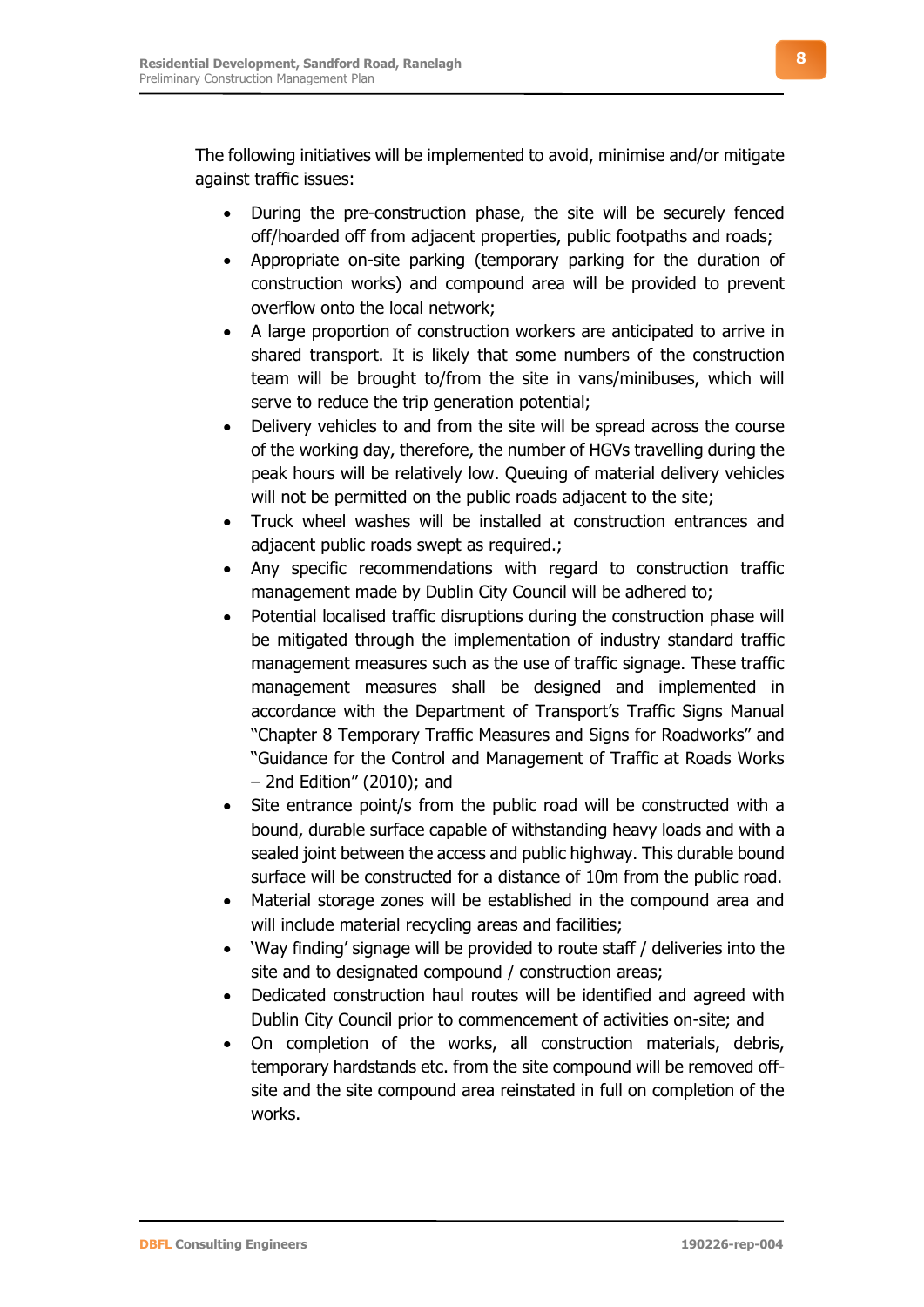# **7. SOILS AND GEOLOGY**

Site development works will include stripping of topsoil and excavation of subsoil layers. These activities have potential to expose the soils and geological environment to pollution.

The contractor shall obtain approval of their proposed erosion and sediment control measures from Dublin City Council's Environment Section prior to commencing works on site.

The following measures are to be implemented in order to mitigate against such risks.

# **Stripping of Topsoil**

- Stripping of topsoil will be carried out in a controlled and carefully managed way and coordinated with the proposed staging for the development
- At any given time, the extent of topsoil strip (and consequent exposure of subsoil) will be limited to the immediate vicinity of active work areas
- Topsoil stockpiles will be protected for the duration of the works and not located in areas where sediment laden runoff may enter existing surface water drains
- Topsoil stockpiles will also be located so as not to necessitate double handling

# **Excavation of Subsoil Layers**

- The duration that subsoil layers are exposed to the effects of weather will be minimized
- Disturbed subsoil layers will be stabilized as soon as practicable (e.g. backfill of service trenches, construction of road capping layers, construction of building foundations and completion of landscaping)
- Stockpiles of excavated subsoil material will be protected for the duration of the works, stockpiles of subsoil material will be located separately from topsoil stockpiles

#### **Weather Conditions**

• Typical seasonal weather variations will also be taken account of when planning stripping of topsoil and excavations with an objective of minimizing soil erosion

#### **Dust Control**

• Dust suppression practices are to be implemented during stripping of topsoil layers and excavation of subsoil layers as outlined in Section 9 of this Preliminary Construction Management Plan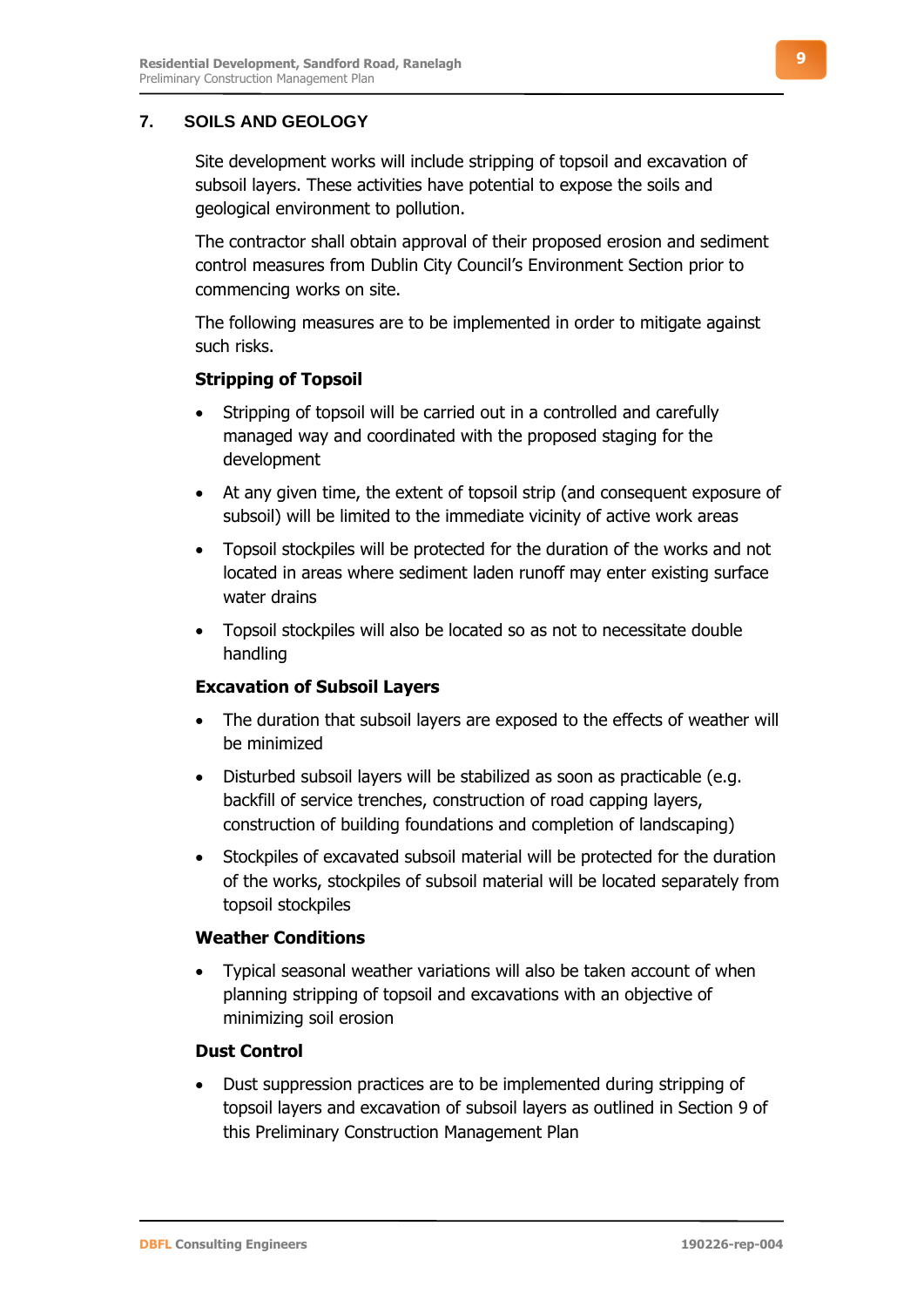# **Importation of Fill**

- Materials imported to site will be natural stones sourced from locally available quarries or materials that have been approved as by-products by the EPA in accordance with the EPA's criteria for determining a material is a by-product, per the provisions of article 27(1) of the European Communities (Waste Directive) Regulations, 2011.
- The majority of imported fill materials will be granular in nature and used in the construction of ground slab formations, basement backfill, road pavement foundations, drainage and utility bedding and surrounds.
- Materials will be brought to site and placed in their final position in the shortest possible time. Any imported material will be kept separate from material excavated from the site. All excavation to accommodate imported material will be precisely coordinated to ensure no surplus material is brought to site beyond the engineering requirement.
- No large or long-term stockpiles of imported fill material will be held on the site. At any time, the extent of fill material held on site will be limited to that needed in the immediate vicinity of the active work area.
- Smaller stockpiles of fill where required, will be suitably protected to ensure no sediment laden runoff enters existing surface water drains. Such stockpiles are to be located in order to avoid double handling.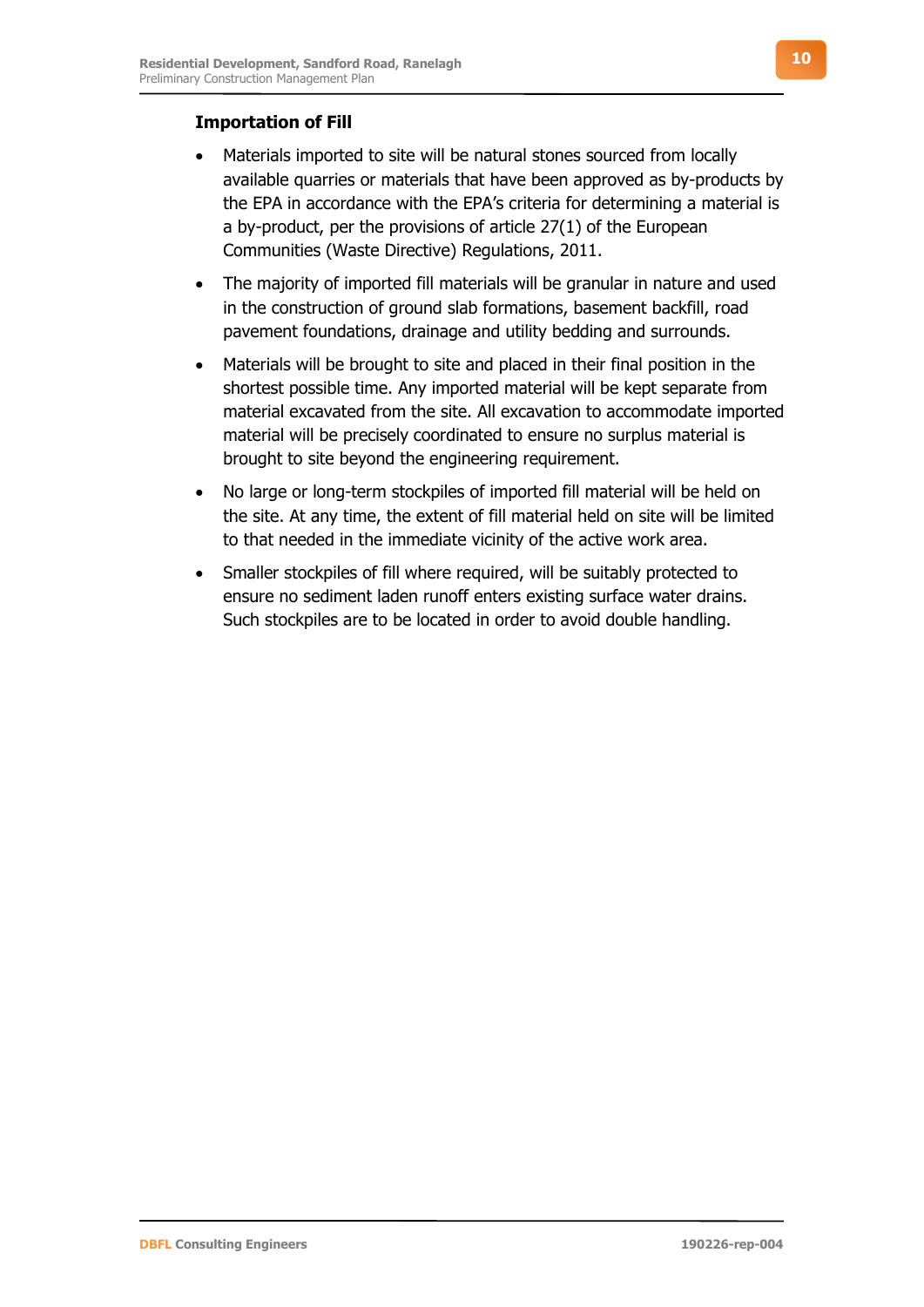# **8. WATER AND HYDROGEOLOGY**

The following measures are to be implemented during the construction phase in order to mitigate risks to the water and hydrogeological environment.

# **Accidental Spills and Leaks**

- All oils, fuels and other chemicals will be stored in a secure bunded hardstand area (within the construction compound)
- Refueling and servicing of construction machinery will take place in a designated hardstand area (within the construction compound) which is also remote from any surface water inlets (when not possible carry out such activities off site)
- A response procedure will be put in place to deal with any accidental pollution events, spillage kits will be available and construction staff will be inducted with regard to the emergency procedures / use of spill kits

# **Concrete**

- Concrete batching will take place off site, wash down and wash out of concrete trucks will take place off site and any excess concrete is not to be disposed of on site
- Pumped concrete will be monitored to ensure there is no accidental discharge
- Mixer washings are not to be discharged into surface water drains

# **Wheel Wash Areas**

• Debris and sediment captured by vehicle wheel washes are to be disposed off-site at a licensed facility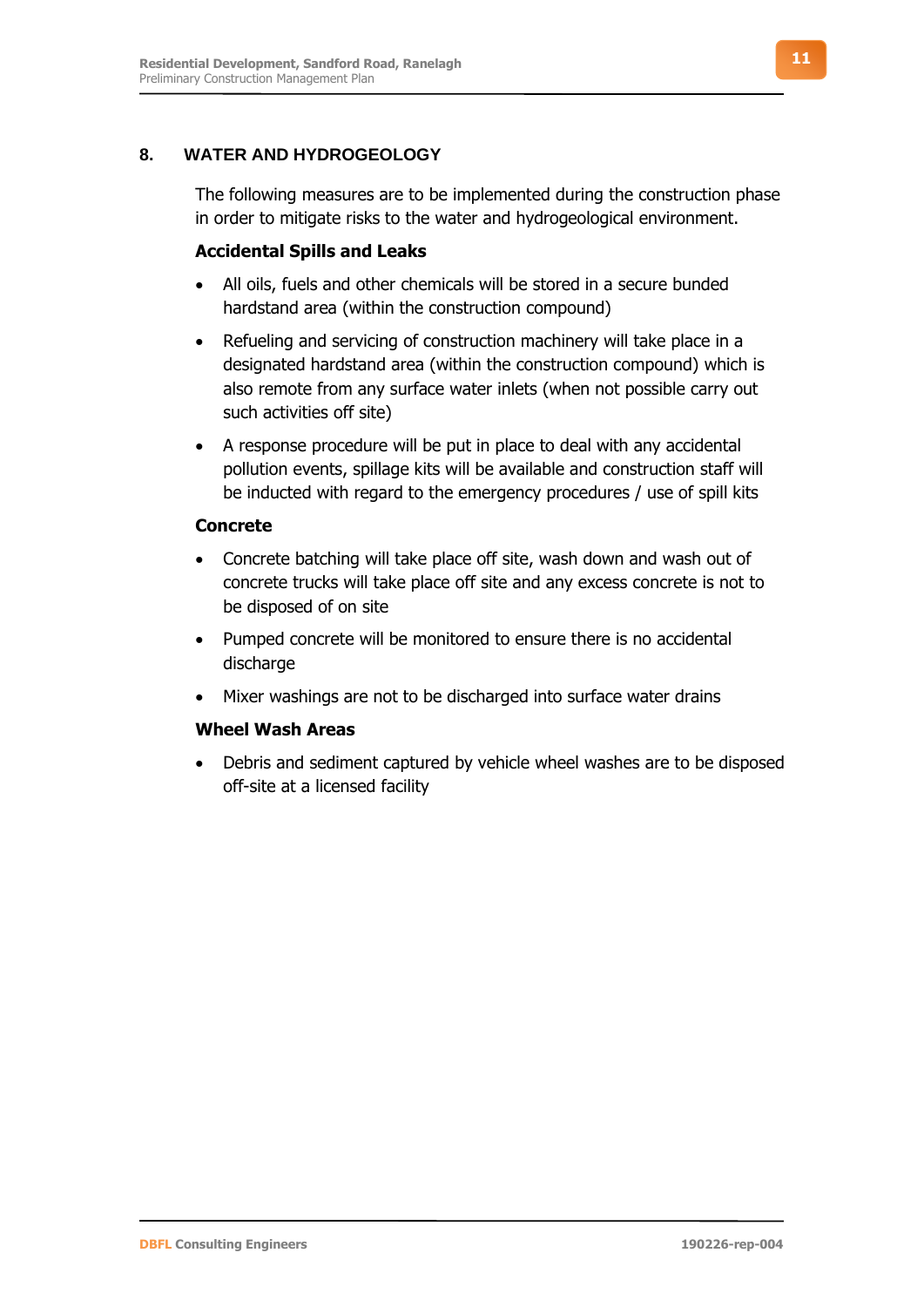# **9. FOUNDATION DESIGN & CONSTRUCTION**

#### **Standard Pad & Strip Footings**

The selection of the current foundation proposal of standard strip and pad footings is based on results of the site investigations, the structural modelling, loading calculations and site constraints. If during excavation of the foundations and basement unexpected ground conditions arise that vary from the site investigations results, it may be necessary to amend the indicative foundation solutions proposed at this juncture.

The standard strip and pad foundations and basement excavation/construction shall be executed as follows :-

- Excavate to foundation/basement formation level forming slope batters as necessary
- Cast the reinforced concrete pad and strip footings, rising walls and ground floor slabs
- Cast the basement to ground level reinforced concrete retaining walls, columns and lift, stair, shear walls
- Cast the reinforced concrete ground slabs
- Backfill to ground level the surrounding slope batters using granular material as appropriate.

Please refer to the Figures 9.1 and 9.2 in respect of the basement and strip foundations construction.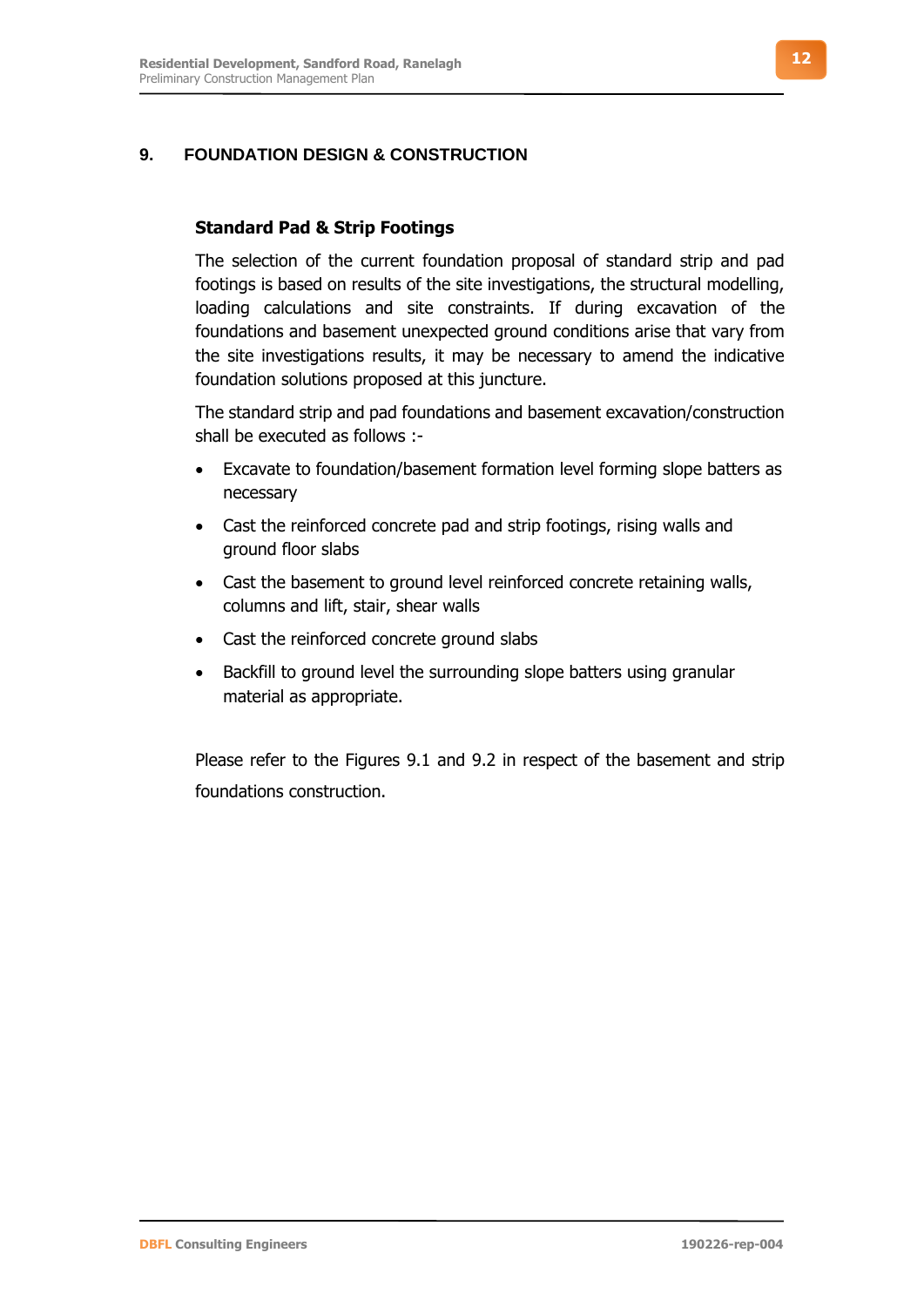

**Figure 9.1 – Full context sample section through basement external ground boundary in future/permanent condition.**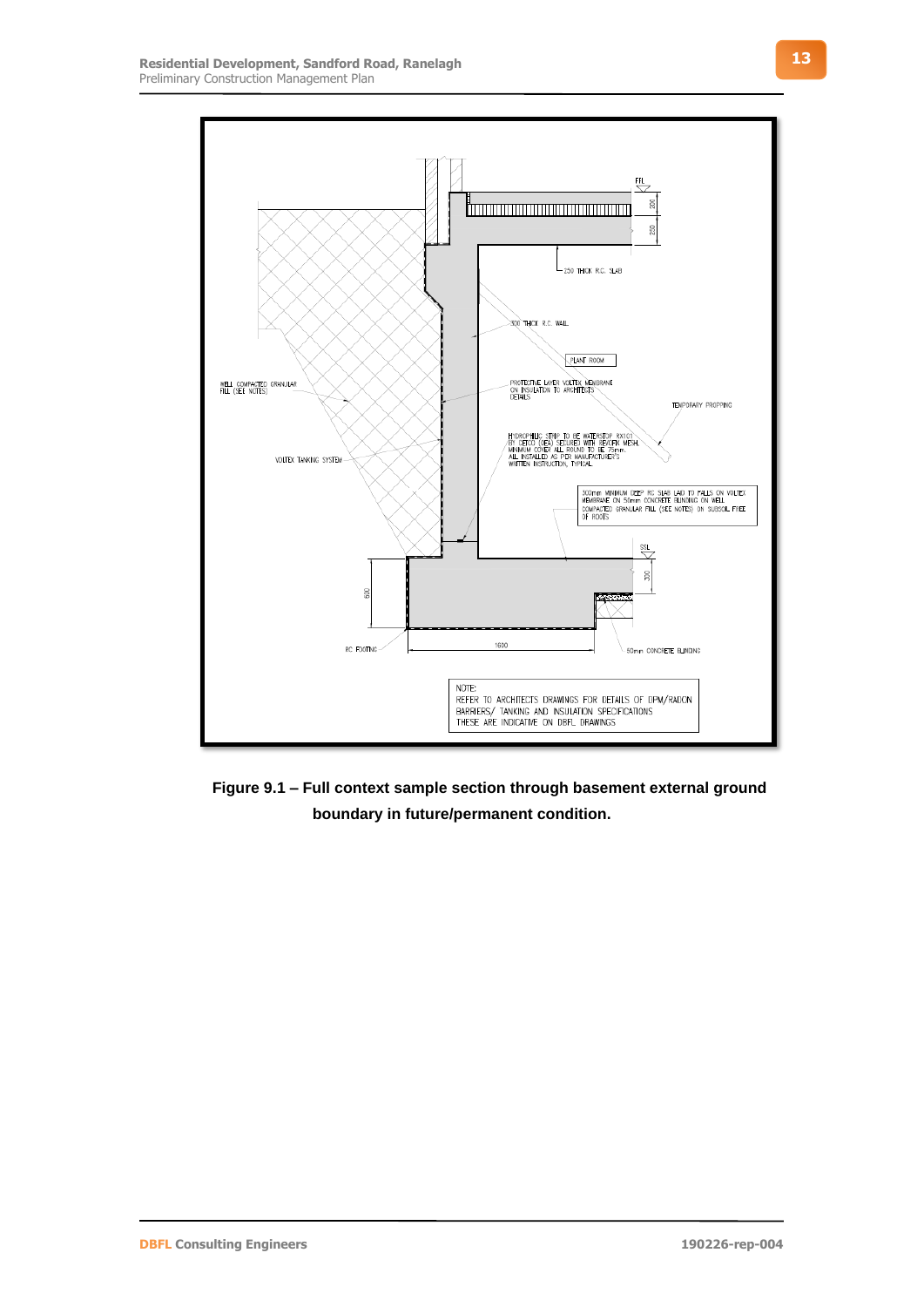

**Figure 9.2 – Sample section through strip foundation external ground boundary in future/permanent condition.**

# **Temporary Ground Retention Works**

Whilst not required as a permanent foundation solution, the proximity of protected tree roots and structures such as the Chapel Building and Tabor House may necessitate some element of temporary sheet piling on site in discrete areas where the space for slope battering is not available. Steel sheet piles are driven into the ground using a piling hammer to facilitate vertical excavation on one side. The steel sheet piles are extracted and reused once the permanent works are complete and backfilled.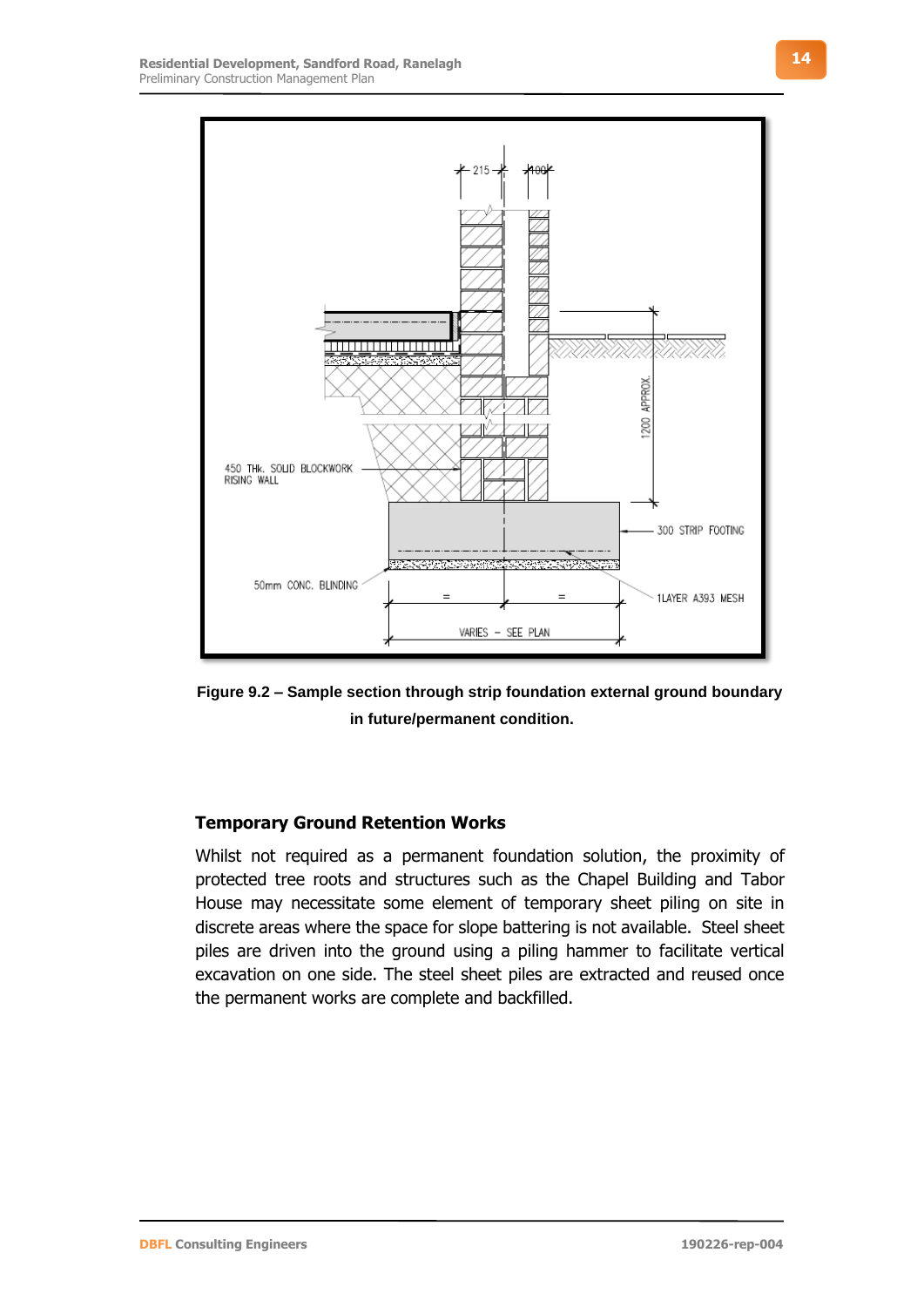# **Other Solutions**

Alternative foundation solutions under consideration for this project are noted below:

#### Augered Bored Piles

- Bored piles are cylindrical shaped shafts formed in the ground by extracting soil and replacing it with concrete and steel reinforcement cages. Augered bored piles are formed using a rotary boring method to produce uncased, partially / fully cased or slurry-supported bored piles. The soil is excavated by a drilling tool mounted at the tip of a telescopic Kelly bar. Alternatively, Continuous Flight Auger (CFA) method may be implemented which is a rotary drilling technique which permits high drilling performance but to a limited diameter and depth. This method employs a continuous flight auger which is a helical screw with hollow stem as the drilling tool that bores into the ground. When the final depth is reached, concrete is pumped from bottom to top through the hollow stem auger as it is extracted back up the shaft. The reinforcement is installed subsequently, assisted by a cage vibrator where required. Whichever way these cast insitu reinforced concrete piles are formed they will transmit large structural loads to lower loadbearing soils such as the very stiff clay encountered during the site investigation works. The length, diameter, material, geometry, and layout of the piles are determined by the detailed design process to suit the intended use and engineering parameters. Pile arisings are brought to the surface during drilling and concreting phase and must be disposed of.
- Because the depth to a suitable bearing stratum beneath Blocks D and Block F is 2.5m below ground level, bulk excavation is required with foundations extending to the required depth. For the foundation design of these blocks, augered piles may be considered as a more appropriate foundation solution than standard deep strip and pads. When considering the use of augered piles the contractor will have to address specific concerns regarding noise, vibration, disposal of pile uprisings and the use of very heavy plant on site requiring the design and installation of piling mats as set out in sections [11](#page-19-0) and [12 below.](#page-20-0) In the case of augered piles the building will be supported on a system of ground beams, pile caps and suspended slabs supported on the piles. The piles themselves will be augered approximately 6-10m into the very stiff clays to gain capacity through a combination of end bearing and friction along the pile shaft.
- In the case of the basement under Block A, Block B and Block C piles are not required to reach the very stiff clay layer as the excavation is at sufficient depth.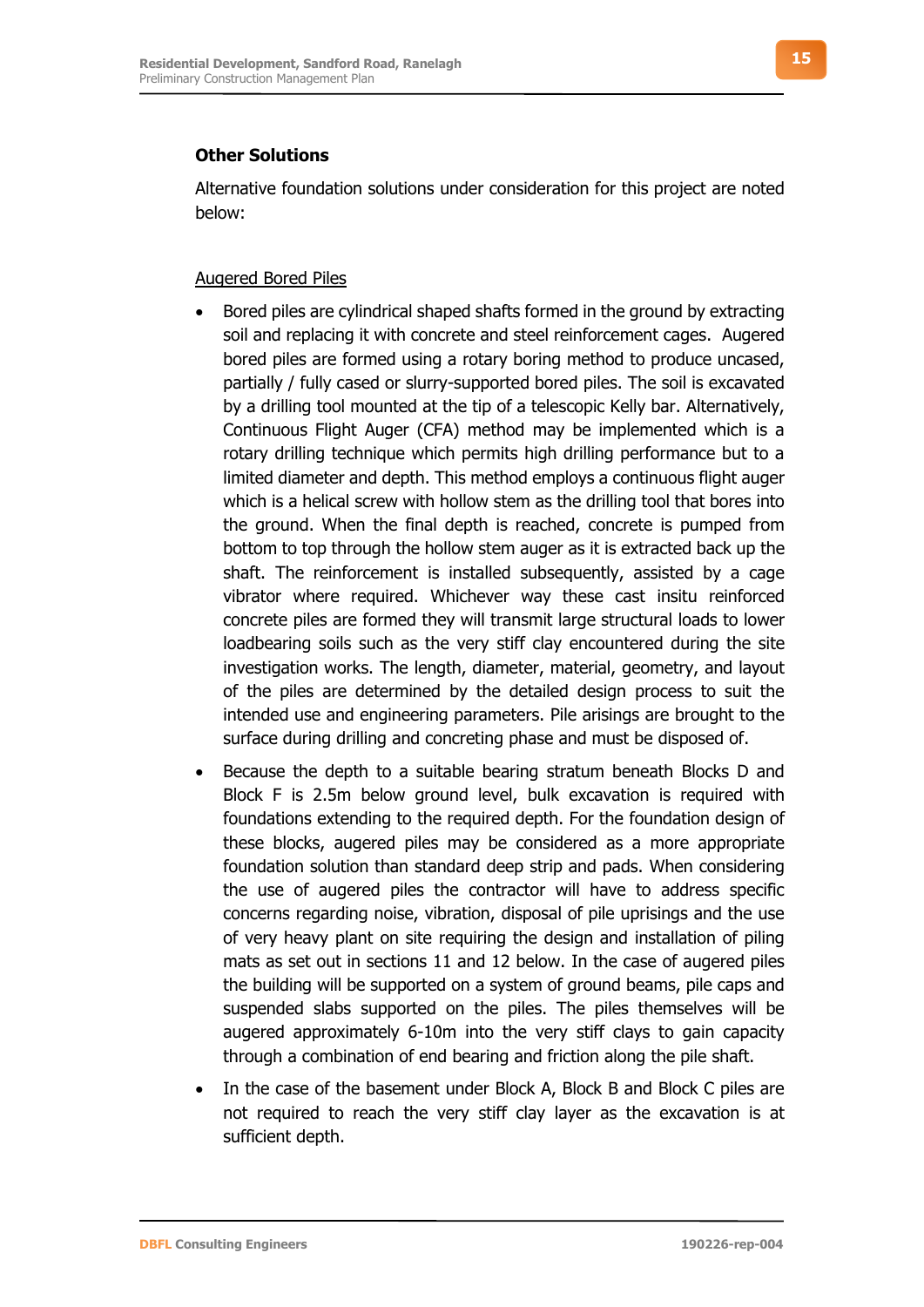#### Ground Improvement

• Ground improvement techniques have also been considered; however these are only appropriate for low rise lightly loaded structures of which only the Block E duplex houses are relevant. Currently the site investigation indicates a suitable bearing stratum can be reached by extending standard strip footings into the upper firm clays for the low-rise houses. However, should this situation change during the construction, the following ground improvement technique may also be considered:-

Lime stabilization is the mixing of quicklime with soft, fine grained soils to improve the shear strength and deformation characteristics of the soil. By a process of digging to a reduced level to reach a suitable bearing stratum and reinstating back to the existing ground levels using lime mixed with the soil which is then backfilled in well compacted in layers, providing a suitable bearing strata at a higher level for proposed foundations. This is carried out under controlled conditions under the supervision of a specialist. Where the characteristics of the ground are considered appropriate, cement is used as opposed to lime. Standard pad and strip footings can then be installed in the improved ground at shallower depth than might be necessary using bulk excavation and infilling.

# **10. BIODIVERSITY**

Proposed mitigation measures with regard to biodiversity during the construction phase are detailed in Section 8.10.2 of the EIAR.

These mitigation measures are to be incorporated into the detailed Construction Management Plan.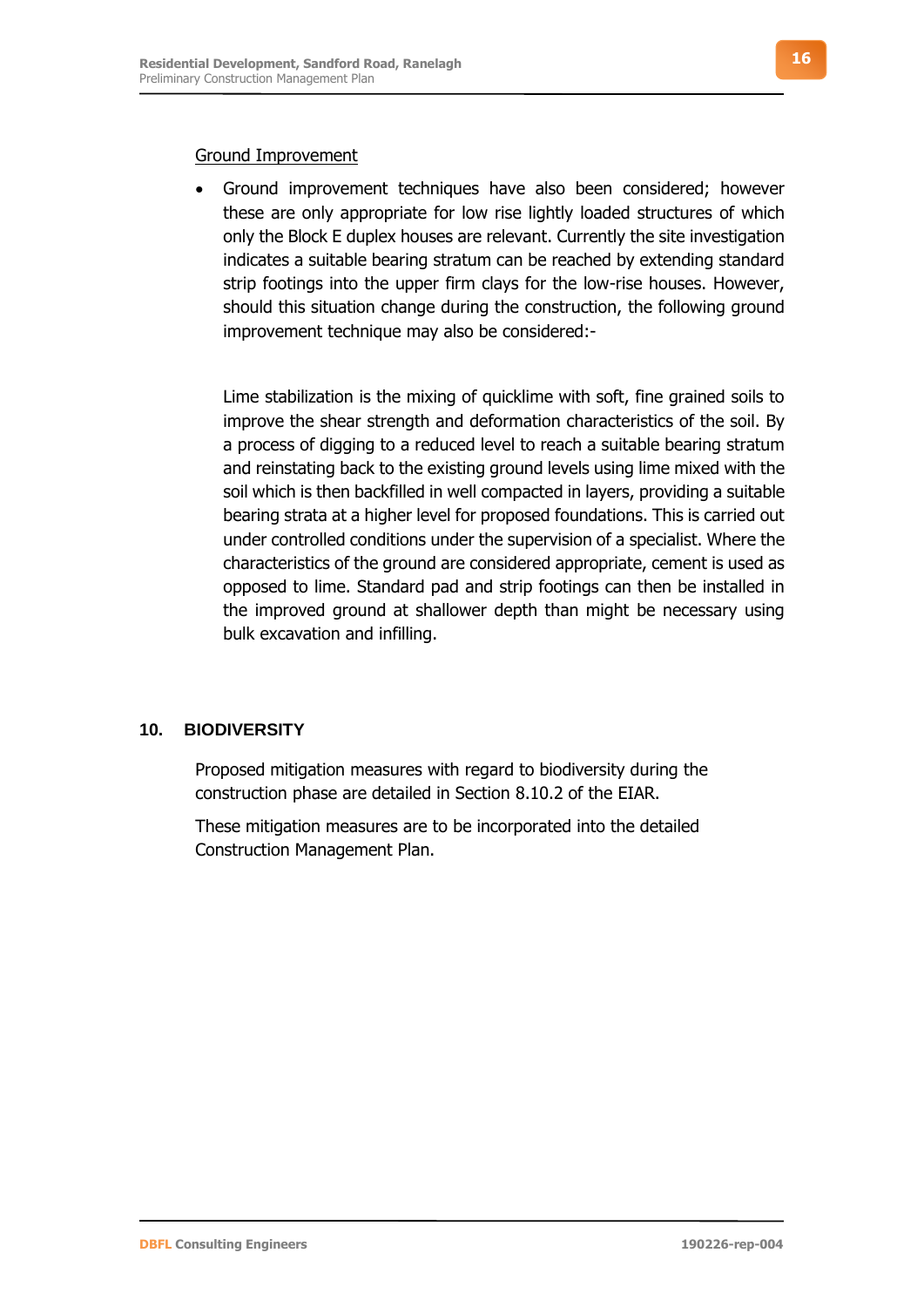#### <span id="page-19-0"></span>**11. CONSTRUCTION WASTE MANAGEMENT**

The principle of 'Duty of Care' in Waste Management Act 1996 (as amended) states that the waste producer is responsible for waste from the time it is generated through to its legal disposal (including its method of disposal). Waste materials generated by earthworks, demolition and construction activities will be managed according to the Department of the Environment, Heritage and Local Government's 2006 Publication – Best Practice Guidelines on the Preparation of Waste Management Plans for Construction and Demolition Projects.

Proposed mitigation measures with regard to construction and demolition waste are detailed in Section 14.6.1 of the EIAR and are to be incorporated into the detailed Construction Management Plan.

The following measures are to be implemented during the construction phase in order to reduce the amount of waste produced, manage the wastes generated responsibly and handle waste in such a manner as to minimise the effect on the environment:

- Copies of the final Construction and Demolition Waste Management Plan will be made available to all relevant personnel on site. All site personnel and sub-constructors will be instructed on the objectives of the Construction Waste Management Plan and informed of their responsibilities.
- The nominated Construction and Demolition Waste Manager responsible for implementation of this Construction Waste Management Plan will be identified prior to construction commencement and will arrange for a waste audit of the project once construction has fully commenced on site (and of any facilities to which waste from the project is delivered as required).
- Building materials will be chosen with an aim to 'design out waste'
- On-site segregation of non-hazardous waste materials into appropriate categories. All waste material will be stored in skips or other suitable receptacles in a designated area of the site.
- On-site segregation of hazardous waste materials into appropriate categories. Hazardous waste will be separately stored in appropriate lockable containers prior to removal from site by an appropriate waste collection licence holder.
- All wastes segregated at source where possible
- All waste material will be stored in skips or other suitable receptacles in a designated area of the site.
- Waste bins, containers, skip containers and storage areas will be clearly labelled with waste types which they should contain including photographs as appropriate.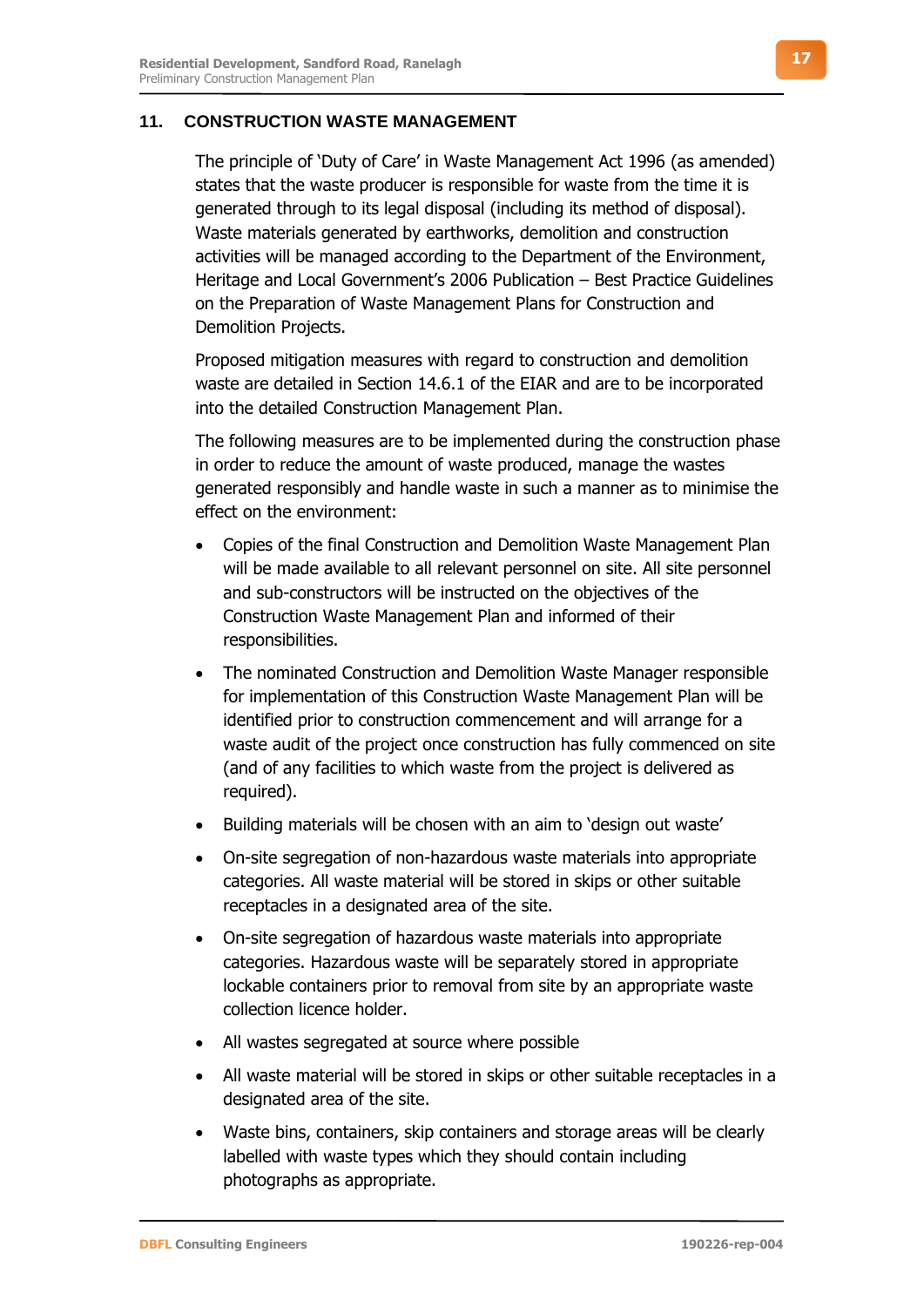- The site will be maintained to prevent litter and regular litter picking will take place throughout the site.
- Materials will be ordered on a 'just in time' basis to prevent over supply and site congestion (i.e. to minimise materials stored on site)
- Materials will be correctly stored and handled to minimise the generation of damaged materials
- Left over materials (e.g. timber off-cuts) shall be re-used on site where possible
- All waste leaving the site will be recycled, recovered or reused where possible
- All waste leaving the site will be transported by suitable permitted contractors and taken to suitably registered, permitted or licensed facilities
- All waste leaving the site will be recorded and copies of relevant documentation maintained
- All site works shall also comply with the requirements of the Construction and Demolition Waste Management Plan prepared by AWN Consulting

# <span id="page-20-0"></span>**12. NOISE AND VIBRATION**

During the works the contractor shall comply with the requirements of BS 5228-1:2009+A1:2014 and BS 5228-2:2009+A1:2014 (Code of Practice for Noise and Vibration Control on Construction and Open Sites) as well as Safety, Health and Welfare at Work (General Application) Regulations 2007, Part 5 Noise and Vibration and all construction phase mitigation measures identified in EIAR Chapter 13 Noise and Vibration

In particular, the following practices will be implemented during the construction phase:

- Proposed mitigation measures with regard to noise and vibration are detailed in Section 13.6.1 of the EIAR and are to be incorporated into the detailed Construction Management Plan.
- Erection of a barrier (e.g. Standard 2.4m high construction hoarding) to remove direct line of sight between noise source and receiver when construction works are being carried out in proximity to noise sensitive receivers.
- Establishing channels of communication between the contractor, local authority and residents.
- Appointing a site representative responsible for matters relating to noise.
- A noise and vibration monitoring specialist will be appointed to periodically carry out independent monitoring of noise and vibration during random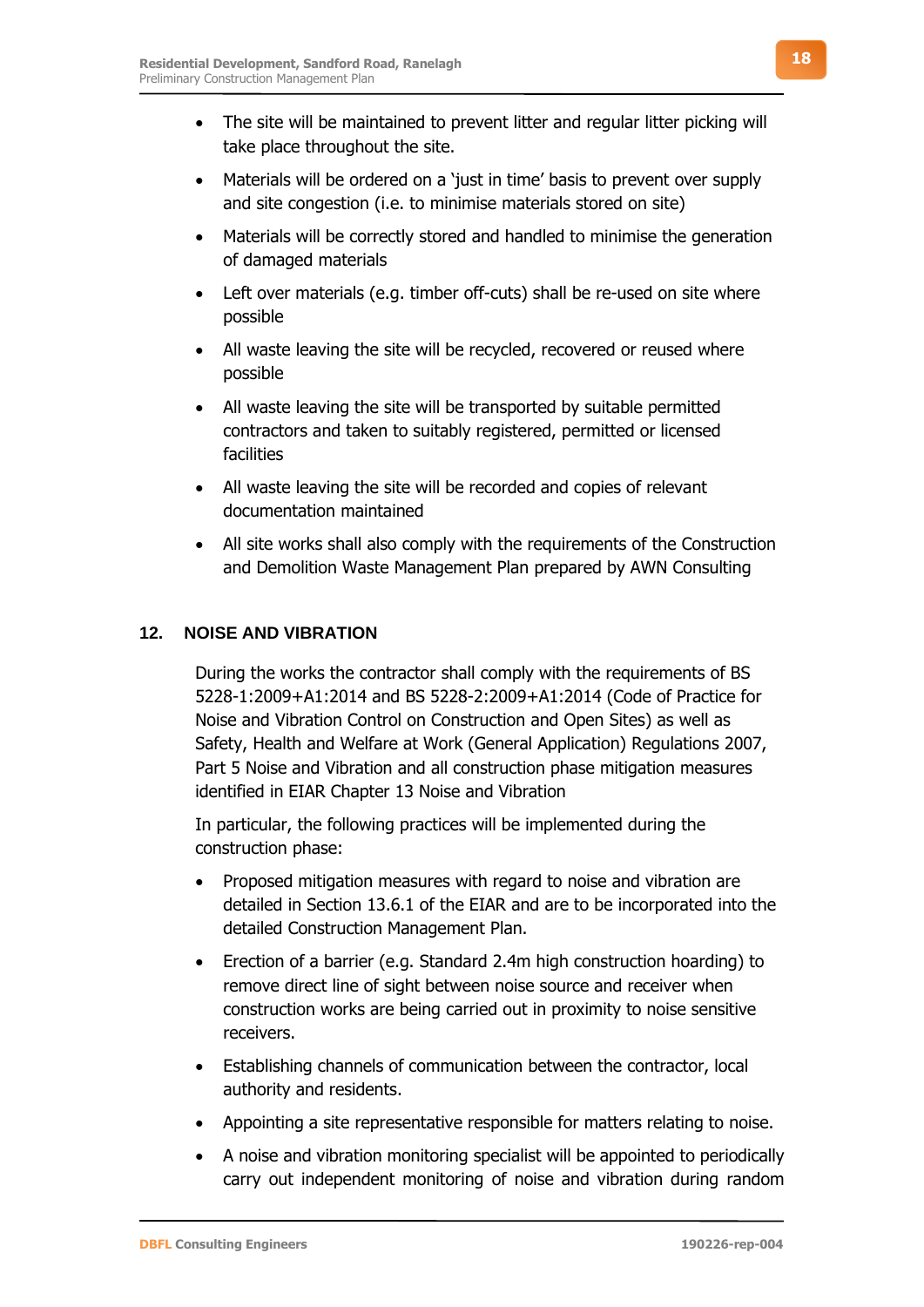intervals and at sensitive locations for comparison with limits and background levels.

- Selection of plant with low inherent potential for generation of noise.
- Siting of noisy plant as far away from sensitive properties as permitted by site constraints and implementation of noise reduction measures such as acoustic enclosures.
- Avoid unnecessary revving of engines and switch off plant when idle.
- All vehicles and mechanical plant used for the purpose of the works shall be fitted with effective exhaust silencers and shall be maintained in good and efficient working order. In addition, all diesel engine powered plant shall be fitted with effective air intake silencers.
- All ancillary pneumatic percussive tools shall be fitted with mufflers or silences of the type recommended by the manufacturers, and where commercially available, dampened tools and accessories shall be used.

# **Noise Limits**

Noise Limits to be applied for the duration of construction works are as set out in the National Roads Authority (NRA) Guidelines for Treatment of Noise and Vibration in National Roads Schemes (summarised below in Figure 12.1) and BS 5228-1:2009+A1:2014 (Code of Practice for Noise Control on Construction and Open Sites).

| Date¤                                      | Noise Level (dB re 2x10-5 Pa)a |                                        |  |
|--------------------------------------------|--------------------------------|----------------------------------------|--|
|                                            | $Laeg(1hr)$ <sup>O</sup>       | $L$ AFmax <sup><math>\Box</math></sup> |  |
| Monday to Friday 07:00 to 19:00hrsa        | 70o                            | 80a                                    |  |
| Monday to Friday 19:00 to 22:00hrsa        | 60*0                           | 65*α                                   |  |
| Saturdays 08:00 to 16:30hrsa               | 650                            | 750                                    |  |
| Sundays & Bank Holidays 08:00 to 16:30hrsa | 60*0                           | 65*a                                   |  |

# **Figure 12.1, NRA Guidelines for Maximum Permissible Noise Levels at the Façade of Dwellings During Construction.**

BS 5228 applies a noise limit of 70 dBA between 07:00 am and 19:00 pm outside the nearest window of the occupied room closest to the site boundary in suburban areas away from main road traffic and industrial noise.

For the duration of construction works, a daytime noise limit (07:00 am to 19:00 pm) of 70 dBA shall apply (in accordance with the requirements of BS 5228 and generally in agreement with the NRA guidelines).

# **Vibration Limits**

Vibration Limits to be applied for the duration of construction works are as set out in BS 5228-2:2009+A1:2014 (Code of Practice for Vibration Control on Construction and Open Sites) and BS 7385: 1993 (Evaluation and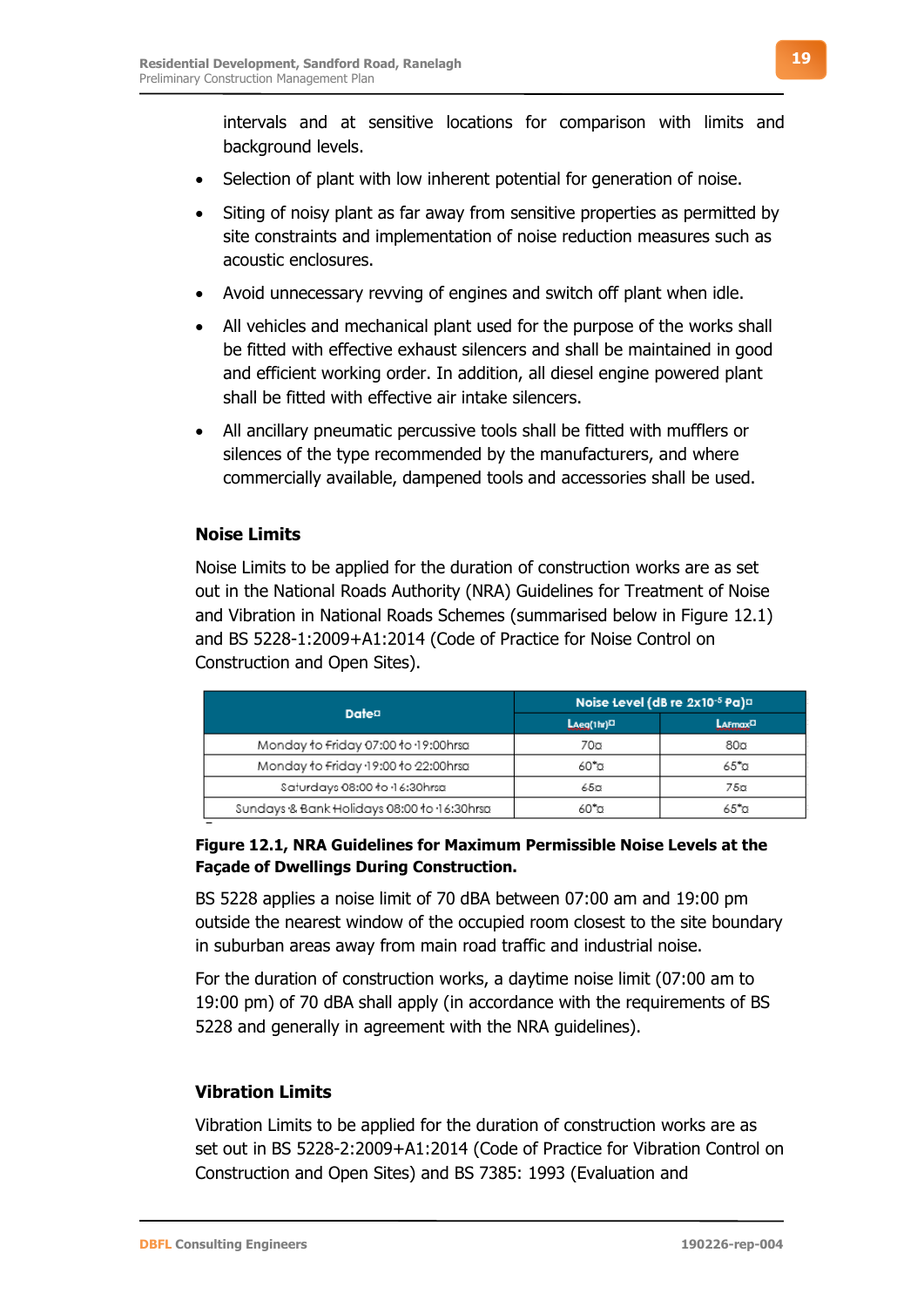measurement for vibration in buildings Part 2: Guide to damage levels from ground borne vibration). Allowable vibration during the construction phase is summarised below in Figure 12.2.

| Allowable vibration (in terms of peak particle velocity) at the closest<br>part of sensitive property to the source of vibration, at a frequency of:- |                   |                   |  |  |
|-------------------------------------------------------------------------------------------------------------------------------------------------------|-------------------|-------------------|--|--|
| Less than 15Hz                                                                                                                                        | 15 to 40Hz        | 40Hz and above    |  |  |
| $12 \text{ mm/s}$                                                                                                                                     | $20 \text{ mm/s}$ | $50 \text{ mm/s}$ |  |  |

**Figure 12.2, Allowable Vibration (in terms of peak particle velocity) at the closest part of sensitive property to the source of vibration**

# **13. AIR QUALITY AND CLIMATE**

The primary air quality impact during the construction phase relates to nuisance dust emissions.

The following dust suppression practices are to be implemented during the construction phase as well as implementing all construction phase mitigation measures identified in EIAR Chapter 12, Air Quality and Climate.

- The Contractor shall prepare a dust minimisation plan (including a documented system for managing site practice with regard to dust and specification of effective measures to deal with any complaints received) which shall be communicated to all site staff
- Hard surface roads will be swept to remove mud and aggregate materials from their surface while any un-surfaced roads will be restricted to essential site traffic
- Any road that has the potential to give rise to fugitive dust must be regularly watered, as appropriate, during dry and/or windy conditions
- Vehicles using site roads will have their speed restricted, and this speed restriction must be enforced rigidly (on any un-surfaced site road, this will be 20 kph and on hard surfaced roads as site management dictates)
- Vehicles delivering material with dust potential (soil, aggregates etc.) will be enclosed or covered with tarpaulin at all times to restrict the escape of dust
- Public roads outside the site will be inspected on a daily basis for cleanliness and cleaned as necessary
- Debris, sediment, grit etc. captured by road sweeping vehicles is to be disposed off-site at a licensed facility

**20**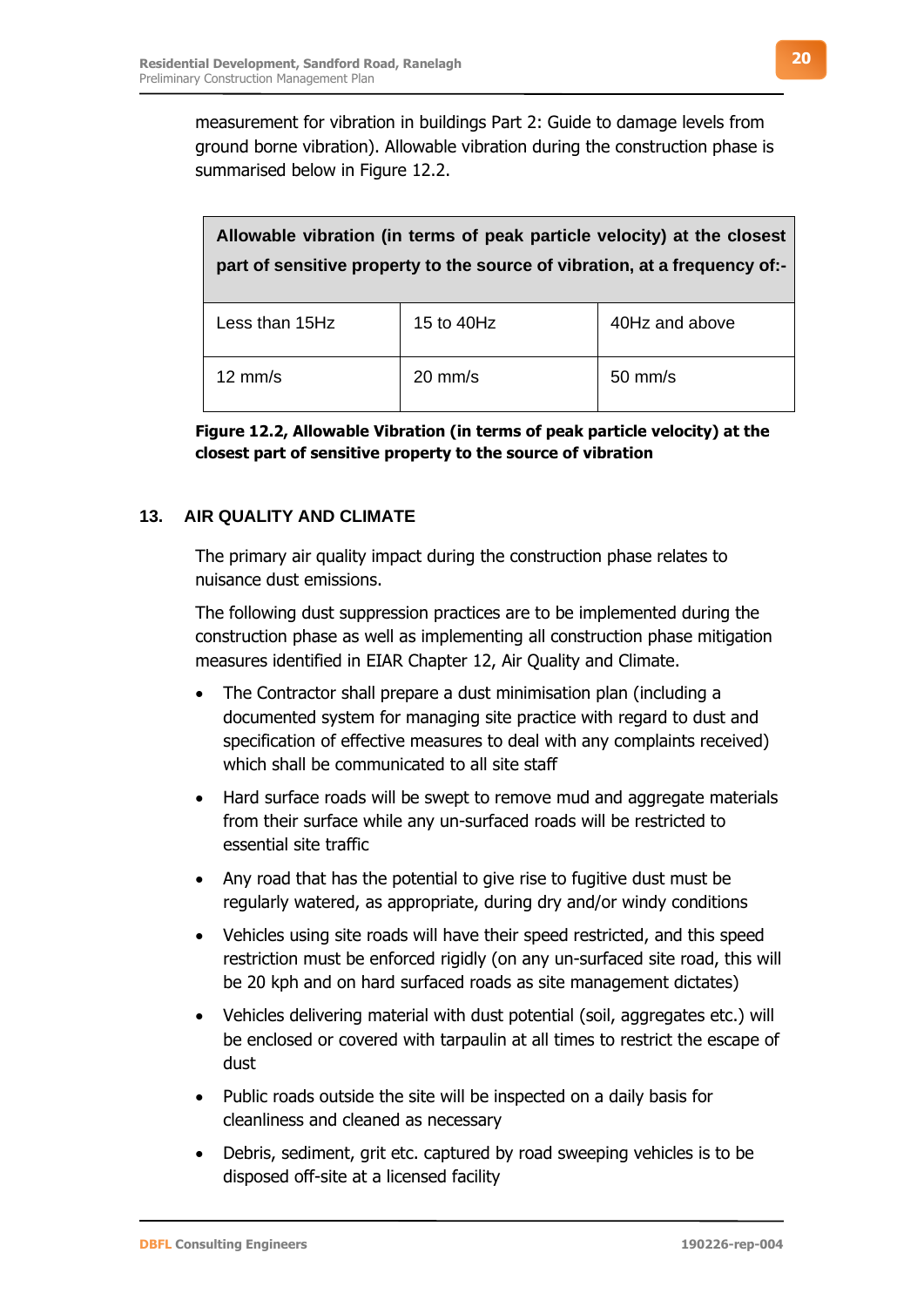- Vehicles exiting the site shall make use of a wheel wash facility where appropriate prior to entering onto public roads
- Material handling systems and site stockpiling of materials will be designed and laid out to minimise exposure to wind. Water misting or sprays will be used as required if particularly dusty activities are necessary during dry or windy periods
- During movement of materials both on and off-site, trucks will be stringently covered with tarpaulin at all times. Before entrance onto public roads, trucks will be adequately inspected to ensure no potential for dust emissions

Monitoring of dust deposition levels (via the Bergerhoff method) shall take place at a number of locations at the site boundary of the proposed development to ensure that dust nuisance is not occurring at nearby sensitive receptors. This monitoring aims to ensure that the dust mitigation measures outlined above remain effective.

# **14. LANDSCAPE AND VISUAL IMPACT ASSESSMENT**

Mitigation measures include (but are not limited to) those noted below.

- Site hoarding will be erected to restrict views of the Construction activity e.g. standard 2.4m high construction hoarding
- Establishment of tree protection measures as required (no-dig construction zones, tree protection fencing and existing hedgerow retention). Any trees which are not to be taken down shall remain undisturbed and undamaged. This includes the use of sheet piling as necessary to protect existing trees roots which would otherwise be encroached upon by the basement excavation.
- Tree protection fences are to be constructed in accordance with BS 5837:2012 "Trees in Relation to Design, Demolition and Construction - Recommendations"
- A 'Construction Exclusion Zone' notice shall be placed on tree protection fencing at regular intervals
- Tree Protection Zones are not to be used for car parking, storage of plant, equipment or materials
- A post construction re-assessment of any retained trees shall be carried out

Regarding visual impact, mitigation measures identified in the EIAR Chapter 9 (LVIA) are to be implemented, including but not limited to erection of site hoarding to restrict views of the construction activity.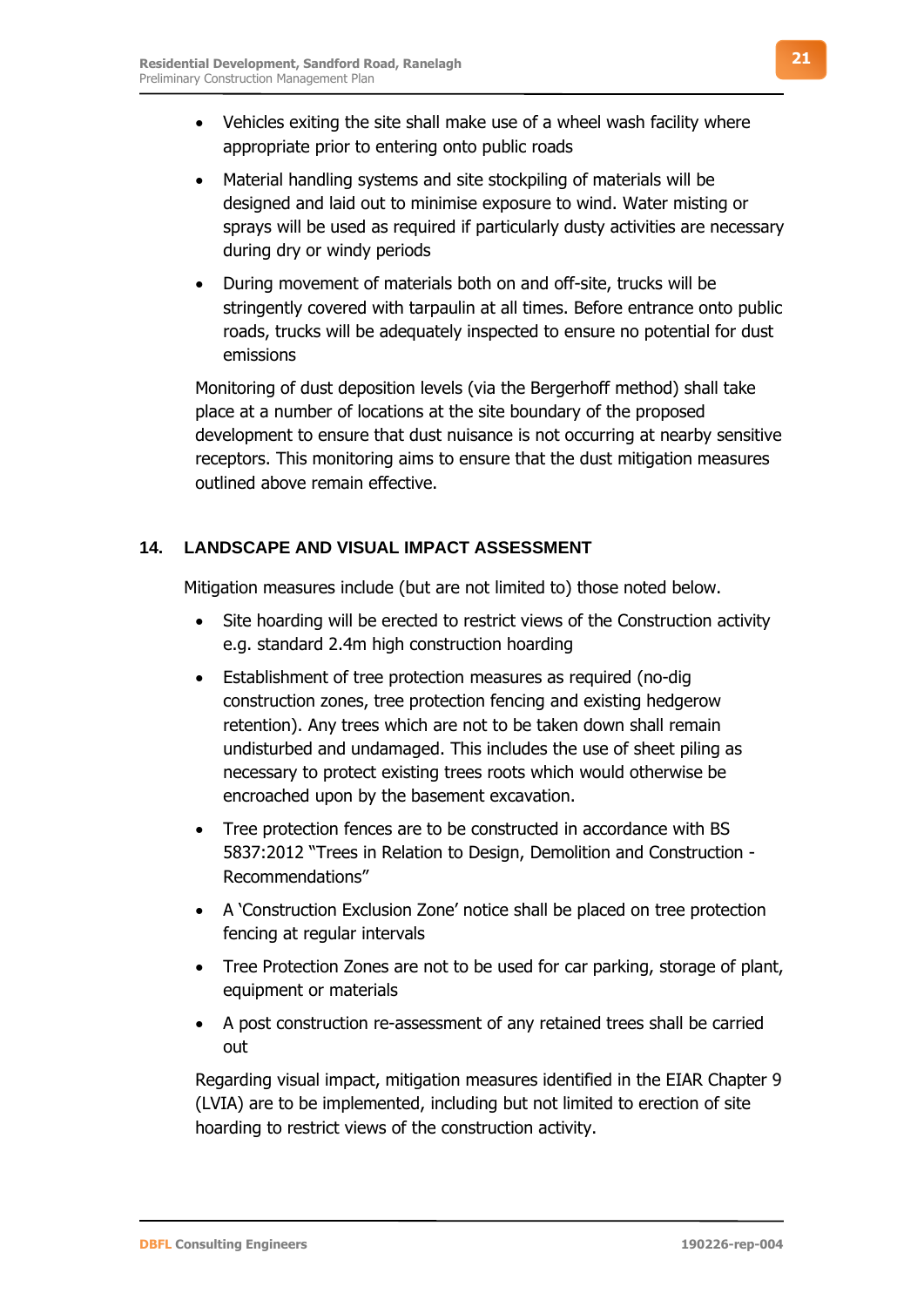# **15. LIGHTING**

Light will be switched off during non-working hours where possible and directional lighting will be used during the construction phase. This will minimise spill to any other area forming part of the bats commute. The specification and colour temperature of light treatments is chosen based on their tolerability by bats. LED luminaires are ideal due to their sharp cut-off, lower intensity, and dimming capability. A warm white spectrum (2700 K – 3000 K) will be used to reduce the blue light component.

# **16. MATERIAL ASSETS: SITE SERVICES**

#### Existing Underground Services

The location of all existing underground services are to be confirmed by the contractor prior to commencing any works on site

#### Existing Overhead Services

- Existing LV overhead lines (public lighting) are located in the vicinity of the proposed site access off Milltown Road and along the site's eastern boundary.
- For works in the vicinity of existing overhead electrical lines refer to ESB's Code of Practice for Avoiding Danger from Overhead Electrical Lines

# **17. SITE COMPOUND FACILITIES AND PARKING**

The exact location of the construction compound is to be confirmed in advance of commencement of the works (and agreed with Dublin City Council). An indicative compound location is shown in Figure 17.1. The location of the construction compound may be relocated during the course of the works.

- The construction compound will include adequate welfare facilities such as wash rooms, drying rooms, canteen and first aid room as well as foul drainage and potable water supply
- Foul drainage discharge from the construction compound will be tankered off site to a licensed facility until a connection to the public foul drainage network has been established
- The construction compound's potable water supply shall be protected from contamination by any construction activities or materials
- Access to the compound will be security controlled and all site visitors will be required to sign in on arrival and sign out on departure
- A permeable hardstand area will be provided for construction machinery and plant